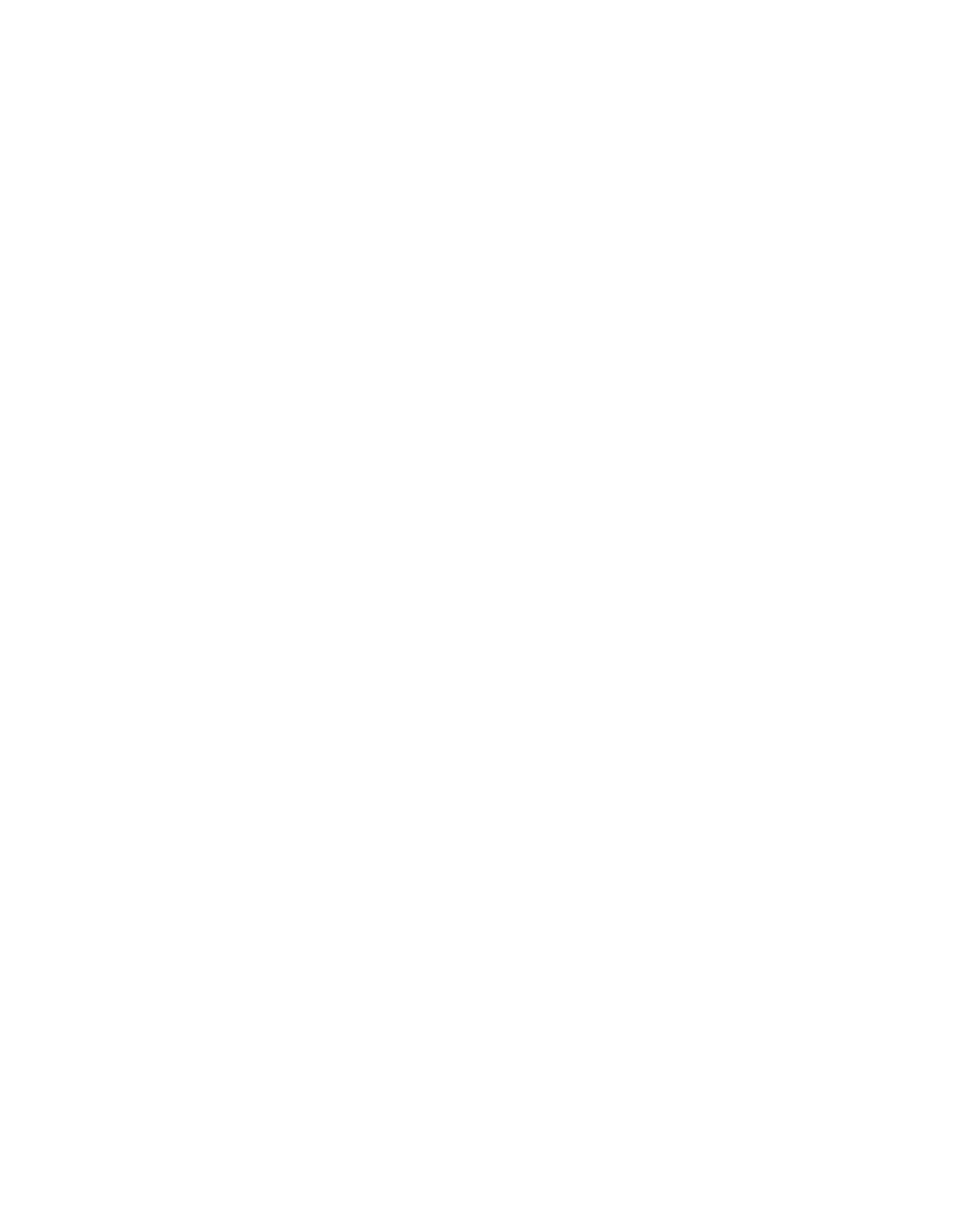#### **FROM THE COLONEL...**

I am pleased to present the Governor, the Legislature and the citizens of New Jersey with the New Jersey State Police *2018 Office of Professional Standards Annual Report* ("the report"). The State Police began producing this report in the year 2000 in response to legislation providing the public with an ability to examine the internal affairs function of the State Police and be reassured that it is truly operating in a trustworthy and acceptable manner. This year is no exception. Herein, the reader will find clearly presented topics, including descriptions of the current Office of Professional Standards (OPS) Table of Organization and related office functions, an explanation of the classification process for all reportable incidents, the system by which incidents are addressed and disposed of, and finally, a detailed analysis of the data compiled during 2018.

A law enforcement entity in a democratic society can tie its effectiveness directly to the level of trust it enjoys within the community it serves. A significant factor in gaining and maintaining that trust is ensuring that there is a strict allegiance to a highly professional and transparent internal affairs function. It follows that the execution of the internal affairs function within a professional law enforcement entity presents challenges that require constant and consistent vigilance. I believe that a fair review of the *2018 Annual Report* will support the conclusion that the New Jersey State Police maintains that level of vigilance.

This introduction will not restate all of the facts, figures and analysis articulated in this report, other than to remind the reader that troopers of the New Jersey State Police engaged in more than 1,700,000 police/citizen contacts during the calendar year 2018. Any single complaint reported to the OPS that was generated within that vast number of contacts was, without exception, assigned a number, classified, and addressed in accordance with established highly reputable best practices.

In addition to adhering to best practices, we conduct further system checks and balances through an auditing process conducted by the Office of Law Enforcement Professional Standards (OLEPS), Office of the Attorney General. Twice annually, OLEPS conducts a comprehensive audit of the OPS functions, including a thorough critique of all misconduct cases closed during the period under review. To date, these audits support the conclusion that OPS continues to operate at the highest levels of proficiency and police accountability.

My personal commitment to the mission of the Office of Professional Standards is unwavering. I want to express my sincere appreciation for the hard work and dedication of the men and women of that office as, once again, I present to you the *2018 Office of Professional Standards Annual Report.*

Honor, Duty and Fidelity,

Patent f. Co

Patrick J. Callahan Colonel

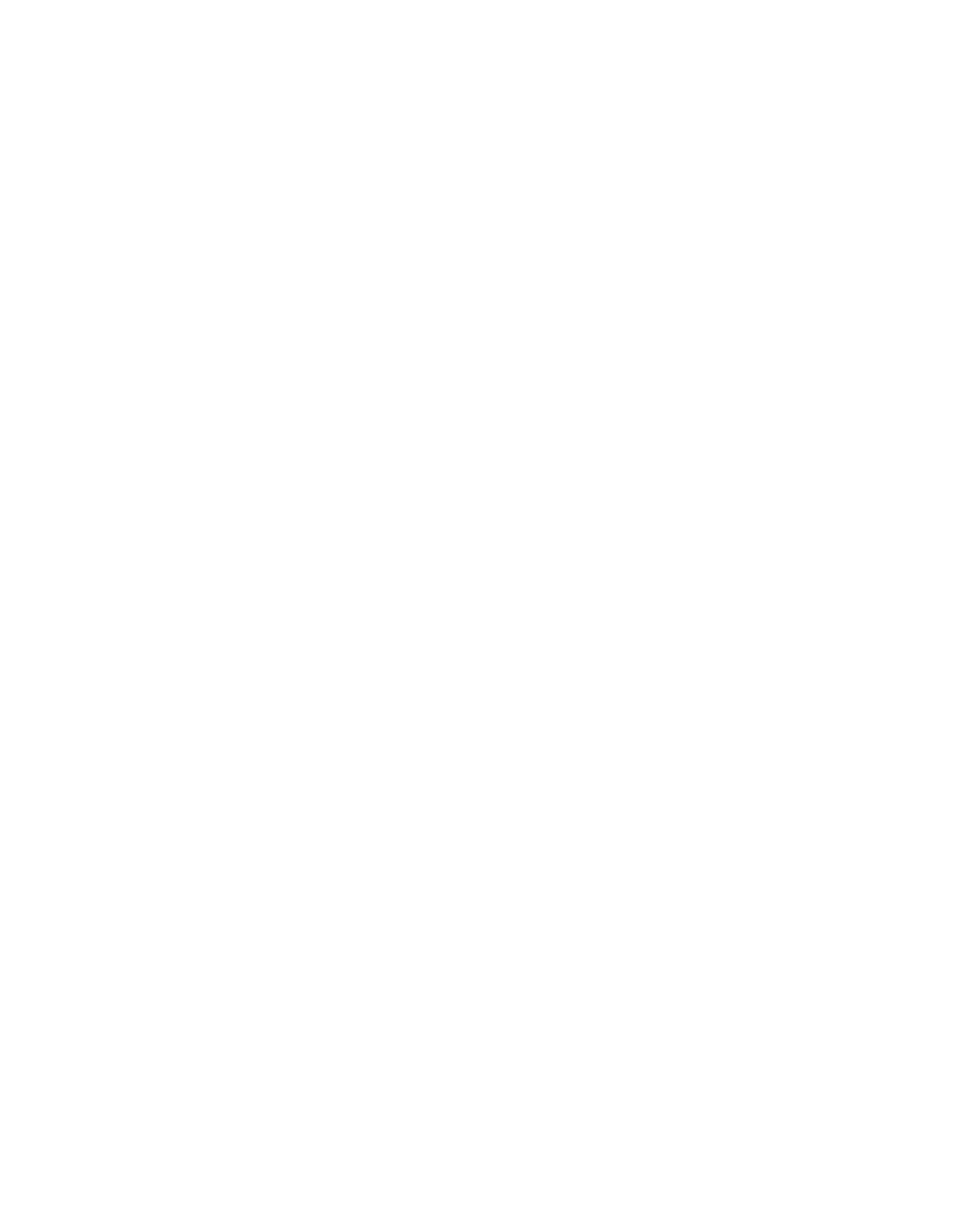# **Table of Contents**

| 6                                                                                         |
|-------------------------------------------------------------------------------------------|
| Shooting                                                                                  |
|                                                                                           |
|                                                                                           |
| Five Year Comparison of Complaint Sources for Misconduct & Performance Matters 8          |
|                                                                                           |
|                                                                                           |
| On-Duty Conduct: State Police or Other Law Enforcement Agency Initiated Proceedings.<br>9 |
| Off-Duty<br>10                                                                            |
|                                                                                           |
|                                                                                           |
|                                                                                           |
|                                                                                           |

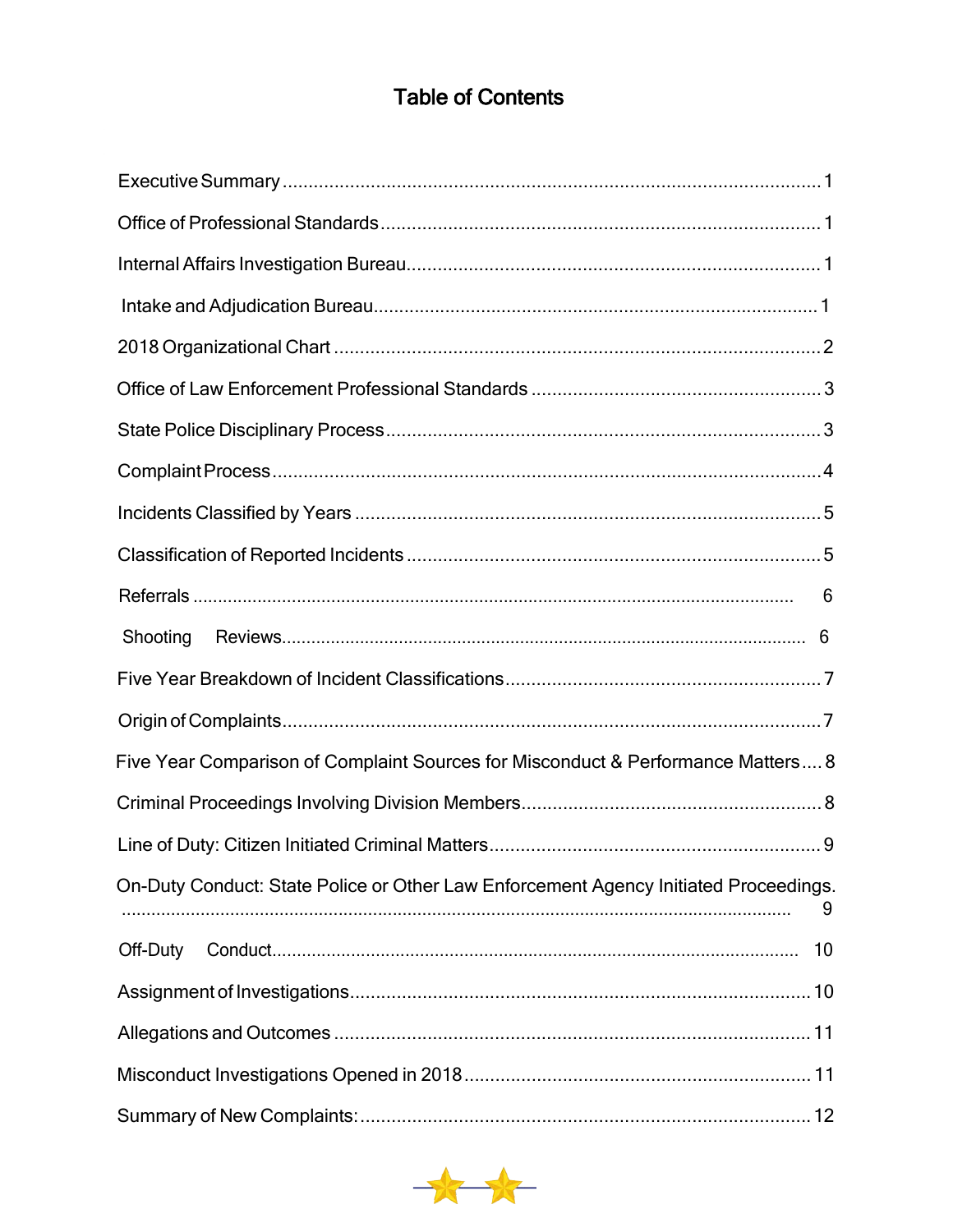| 2018 Number of Principals by Category for Internal Investigation 12                  |  |
|--------------------------------------------------------------------------------------|--|
|                                                                                      |  |
|                                                                                      |  |
|                                                                                      |  |
| Summary of Completed Cases Resulting in Discipline Reporting Period: January 1, 2018 |  |
|                                                                                      |  |
|                                                                                      |  |
|                                                                                      |  |
|                                                                                      |  |

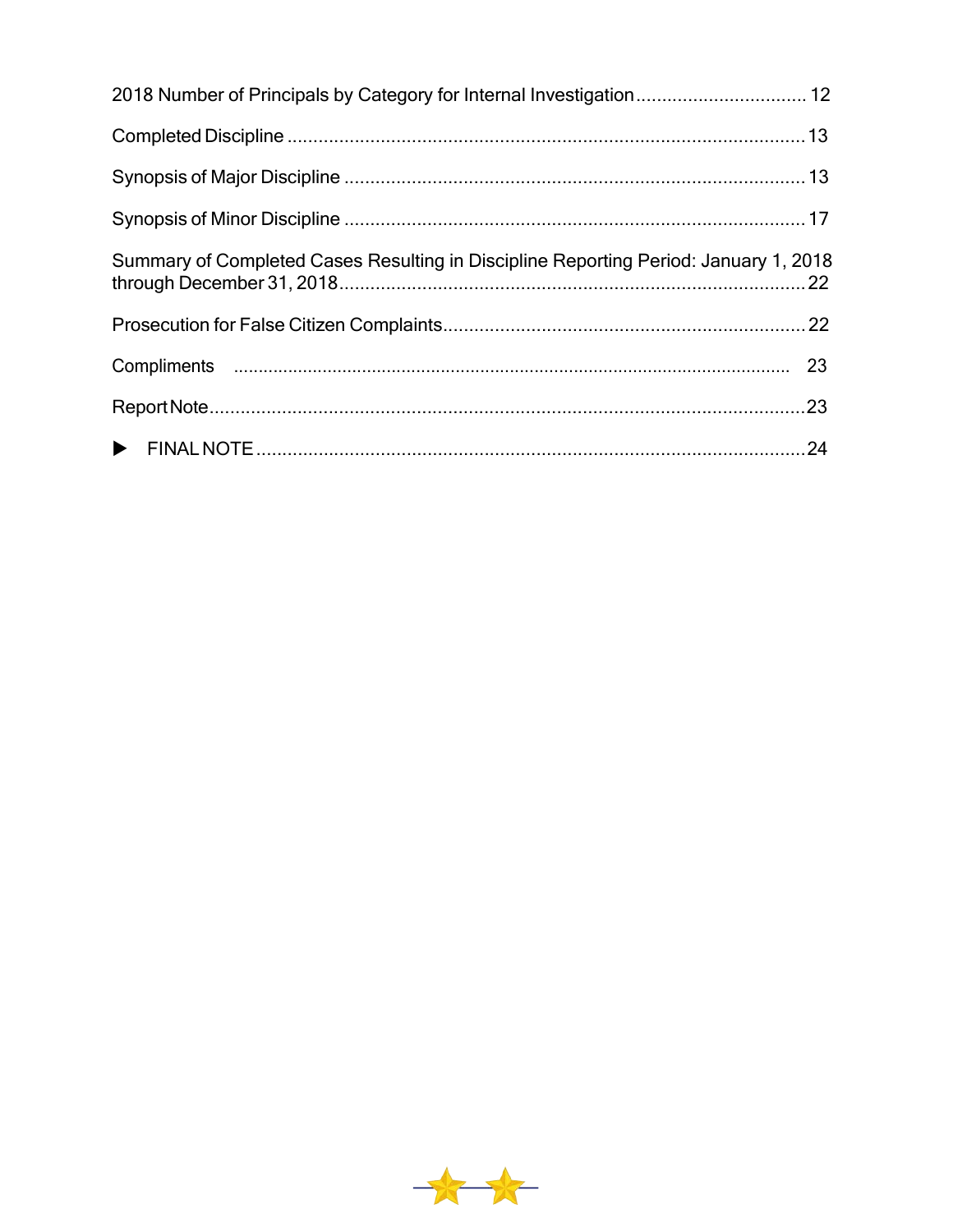## <span id="page-6-0"></span>Executive Summary

This report provides the Governor, State Legislature, the citizens of the State of New Jersey, and all other interested parties a brief history of the State Police internal affairs process and a comprehensive look at the disciplinary system employed by the Division. Included in the report are explanations of how the Division receives complaints, classifies the allegations, assigns cases for investigation, and adjudicates substantiated charges against enlisted members. The report also provides an overview of major and minor discipline imposed in 2018 as the result of substantiated allegations of misconduct and other corrective actions taken by the Division to address aberrant behavior.

## <span id="page-6-1"></span>Office of Professional Standards

In 1999, the Attorney General's Office conducted a review of the Division's disciplinary system. As a result of this review, the Internal Affairs Bureau was reorganized and the Office of Professional Standards was established. The investigative and adjudication functions were transferred from the Division Staff Section and placed under the control of a major, reporting directly to the Superintendent. During 2001, the Division Standing Operating Procedure that governs the Office of Professional Standards was completely revised, and the new policy was adopted in January 2002. This revision resulted in the formation of two distinct bureaus within the office. As of December 2018, the Office of Professional Standards consisted of sixty-five (65) persons. This included nine (9) professional support personnel and fifty-six (56) enlisted persons. This figure represents an overall increase of three (3) additional members over the previous year.

## <span id="page-6-2"></span>Internal Affairs Investigation Bureau

The Internal Affairs Investigation Bureau is responsible for investigating all misconduct complaints made against enlisted members of the State Police. This bureau is commanded by a captain holding the position of bureau chief. The bureau also has an assistant bureau chief holding the rank of lieutenant. In addition, there are regional field units staffed with investigators, which are located in the northern, central, and southern parts of the state.

#### <span id="page-6-3"></span>Intake and Adjudication Bureau

The Intake and Adjudication Bureau is commanded by a captain, as bureau chief, and a lieutenant, as assistant bureau chief. The bureau is divided into four (4) units with varying responsibilities:

Intake Unit: This unit accepts, classifies, and assigns or refers all reportable incidents received by the Office of Professional Standards. This unit is also responsible for notifying complainants of the Division's response to their complaints. Additionally, the unit is also responsible for the management of the Early Warning Alert System, designed to detect patterns and trends in policing.

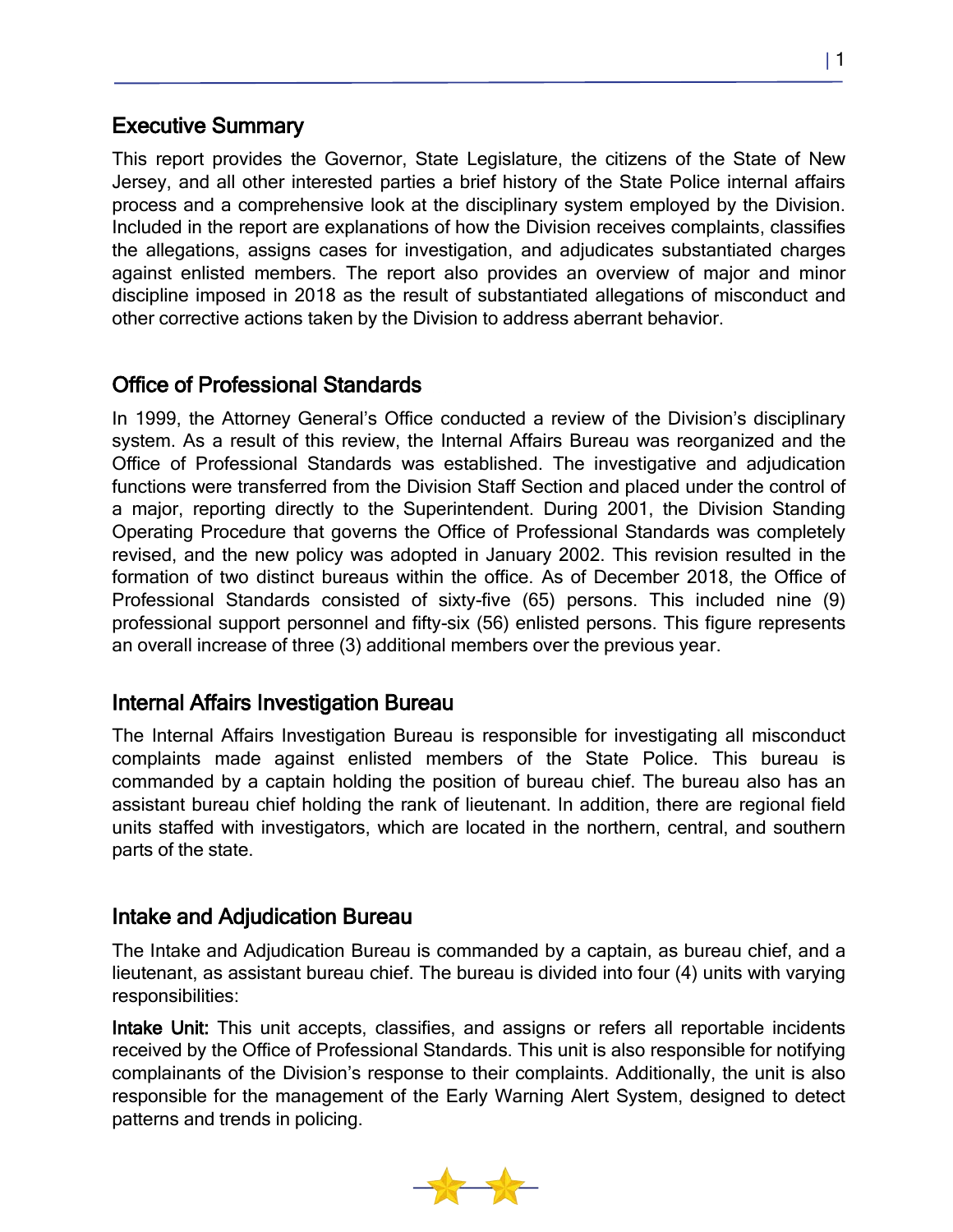Administrative Internal Proceedings Unit: This unit is responsible for the adjudication of substantiated allegations of misconduct, convening disciplinary hearings and serving as a liaison between the Office of Professional Standards, the Office of the Attorney General, the Office of Law Enforcement Professional Standards, and the Office of Administrative Law.

Staff Inspection Unit: This unit is responsible for instructing field officers in proper inspection techniques, reviewing inspection reports submitted by field supervisors, conducting evidence and administration inspections of stations and field units, and examining supervisory mobile video recording reviews.

Civil Proceedings Unit: This unit is responsible for recording, classifying, and tracking all civil actions filed against the Division or its individual members. The unit reviews and forwards all requests for legal representation to the proper agency, whether criminal or civil. Further, the unit acts as liaison between the Superintendent's Office, the Chief of Staff and the Office of Professional Standards Commanding Officer to the appropriate personnel within the Attorney General's Office regarding civil litigation matters. In addition, the unit compiles and provides, in a timely and thorough manner, all requested discovery related to civil litigation to the Attorney General's Office. The unit is also charged with researching policies, procedures, training and disciplinary issues in relation to legal matters concerning the Division. Additionally, the unit is the liaison for all Federal and State prosecutorial agency Brady/Giglio requests pertaining to enlisted members of the Division.

<span id="page-7-0"></span>

# 2018 Organizational Chart

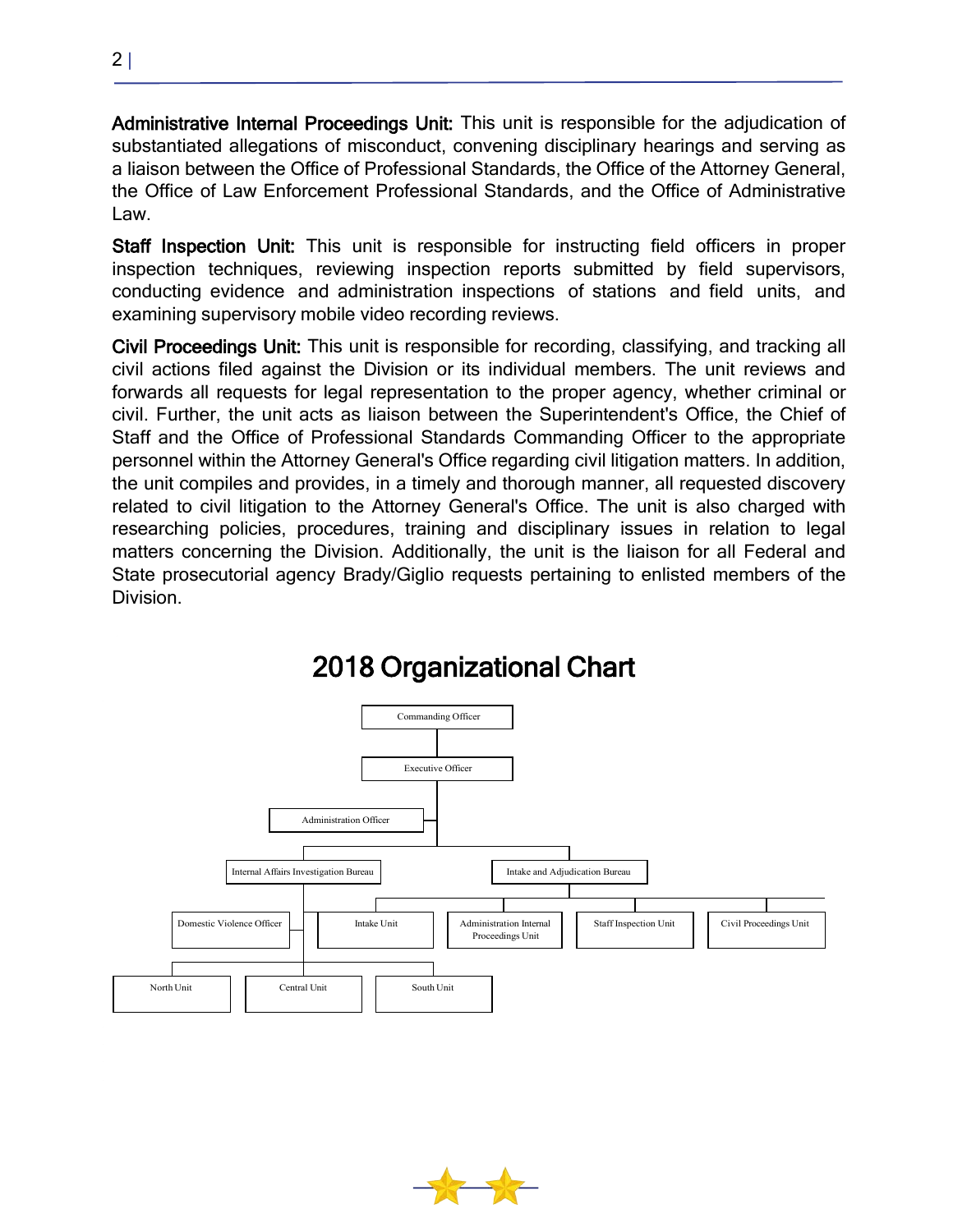## <span id="page-8-0"></span>Office of Law Enforcement Professional Standards

In recognition of the strong public policy interest in perpetuating the quality and standards established under the 1999 Consent Decree, on August 27, 2009, the Legislature enacted the Law Enforcement Professional Standards Act of 2009, L. 2009, c. 52:17B-222 et seq. This Act established the Office of Law Enforcement Professional Standards (OLEPS) within the Office of the Attorney General. OLEPS was formed to assume the functions that had been performed by the independent monitoring team under the consent decree.

As part of its statutory responsibilities, OLEPS reviews all Division rules, regulations, standing operating procedures and operations instructions relating to the consent decree. This ensures that the Division maintains or enhances its practices on matters pertaining to any applicable nondiscriminatory policy established by the Attorney General, affecting, for example, the laws of arrest and search and seizure, documentation of motor vehicle stops and other law enforcement activities occurring during the course of motor vehicle stops.

The Act further authorizes OLEPS to conduct operations audits and independent analyses of data, as necessary, to identify any potential disparity in enforcement and systemic problems that may exist. These audits examine the integrity of motor vehicle stops, post-stop enforcement actions, supervision of patrol activities, training provided to Division members assigned to patrol duties, investigations of alleged misconduct and other matters affecting the integrity of the Division. Based on its audits, OLEPS is required to prepare a biannual report that evaluates the Division's compliance with relevant performance standards and procedures that include aggregate statistics on the Division's traffic enforcement activities and procedures, segregated by Division station and providing aggregate data on race and ethnicity of the civilians involved. The biannual report also provides aggregate data regarding misconduct investigations, the number of external, internal and total complaints received, and the disposition of those complaints.

The Attorney General and the Division are dedicated to serving the public and to providing the most vigorous, lawful, and nondiscriminatory implementation of law enforcement practices and procedures possible.

# <span id="page-8-1"></span>State Police Disciplinary Process

The New Jersey State Police is a statewide police organization that provides a full range of police services. The Division is comprised of four thousand, twenty-five (4,025) employees, of which two thousand, seven hundred ninety-five (2,795) are sworn members, and one thousand, two hundred thirty (1,230) are civilian members.<sup>1</sup>

Due to the unique mission of the New Jersey State Police, the Office of Professional Standards is tasked with handling complaints from the public regarding troopers' conduct, as well as allegations of criminal conduct by members.



<sup>|</sup> 3

<span id="page-8-2"></span> $\overline{a}$ <sup>1</sup> As of December 2018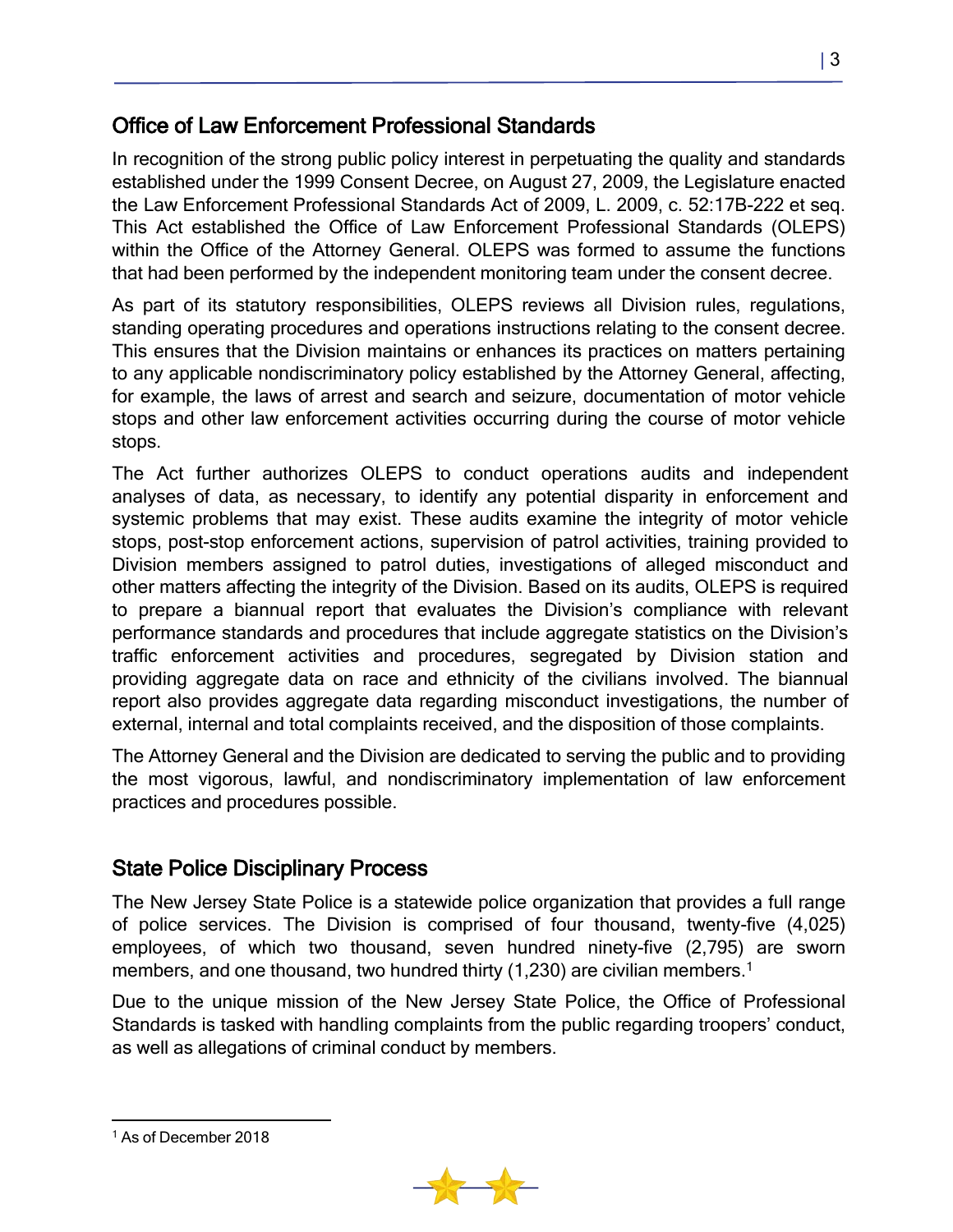In 2018, troopers were involved in excess of one million, seven hundred twelve thousand, five hundred twenty-two (1,712,522) police/citizen contacts. Though most of these interactions were routine, many involved stressful and critical situations.

The disciplinary system of the New Jersey State Police is unique within the state. The New Jersey Supreme Court has recognized:

Unlike the comparably routine issues of discipline that might arise in connection with employees in other departments of state government, the discipline of state troopers implicates not only the proper conduct of those engaged in the most significant aspects of law enforcement, involving the public safety and the apprehension of dangerous criminals, but also the overall effectiveness, performance standards, and morale of the State Police. As such, discipline of state troopers involves the most profound and fundamental exercise of managerial prerogative and policy[.2](#page-9-1)

The statistics and cases embodied in this report represent all disciplinary matters involving troopers. It would be inaccurate to attribute the sum of these statistics and cases to allegations solely arising from citizen complaints alleging line of duty misconduct on the part of a trooper. The statistics also include internally generated allegations of violations of the Division's Rules and Regulations, as well as complaints of misconduct while off duty.

# <span id="page-9-0"></span>Complaint Process

The New Jersey State Police accepts, reviews, and responds to complaints received from the public, including anonymous complaints, complaints from third-party witnesses, and complaints from parties not directly involved in the incident.

Complaints may be made in person at any State Police facility, by telephone or fax, or through regular mail. The Office of Professional Standards does not accept direct e-mail complaints; however, other State Agencies do, such as Citizen Services of the Office of the Attorney General, who, in turn, will forward such complaints to the Division of State Police.

The Division continues its commitment to ensuring that members of the public have ease of access to the compliment/complaint system. In 1999, the State Police instituted and advertised a toll free hotline available twenty-four hours a day that goes directly to the Office of Professional Standards. In addition, every on-duty member interacting with the public is required to carry informational brochures and compliment/complaint forms that must be provided to anyone who objects to or compliments the trooper's conduct.

Further, citizens may request OLEPS to review an OPS investigation if they are not satisfied with the outcome. OLEPS will also conduct an investigation if OPS has a conflict or if the Attorney General directs OLEPS to conduct the investigation. Each of these initiatives has continued to provide citizens significantly more opportunities to provide



<span id="page-9-1"></span> $\overline{a}$ <sup>2</sup> State of New Jersey v. State Troopers Fraternal Association, 134 N.J. 393, 416 (1993).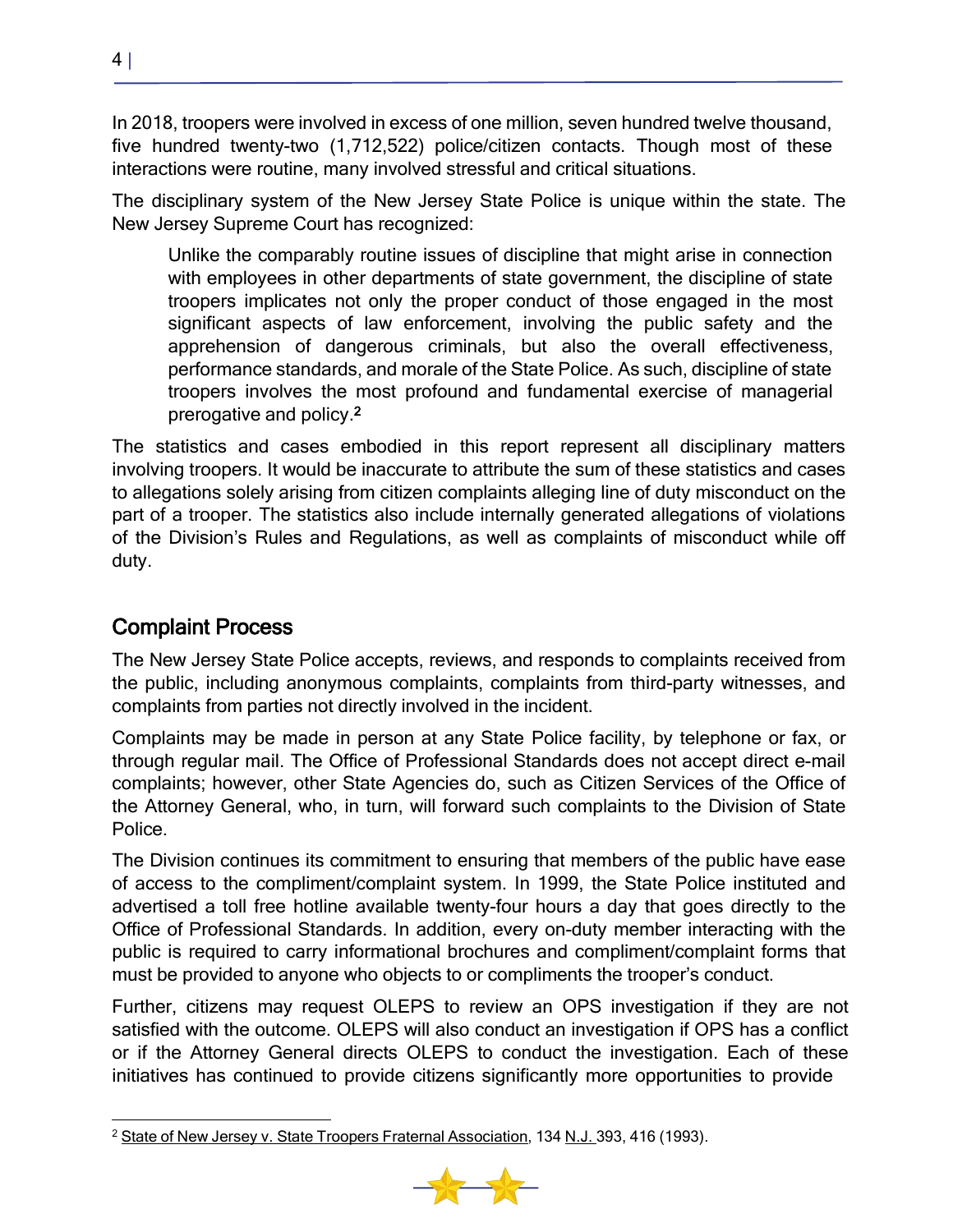feedback, compliments or complaints about the operation of the Division and its personnel.

As stated previously, the Intake Unit of the Office of Professional Standards is responsible for receiving, documenting, processing, classifying, and disseminating all complaints against sworn members of the New Jersey State Police alleging misconduct by its members. This includes complaints made by citizens, as well as employment-related disciplinary matters.

During 2018, seven hundred seven (707) total incidents were reported and classified, as compared to seven hundred sixty-two (762) in 2017. This represents a 7.2% decrease in the number of reportable incidents received in the year 2018, than those received in the year 2017, while the total number of the Division's enlisted personnel increased by fiftytwo (52) enlisted members, representing a 1.9% increase for the same period.

<span id="page-10-0"></span>

# Incidents Classified by Years

# <span id="page-10-1"></span>Classification of Reported Incidents

When incidents are reported to the Office of Professional Standards, they are reviewed by the Intake Unit and classified in one of four categories after being reviewed by the Office of Professional Standards Command Staff members.

#### **Misconduct**

If the Division receives a complaint that alleges a trooper has committed a violation of the Division's Rules and Regulations, Standing Operating Procedures, or any applicable federal or state statute, the matter may be classified as Misconduct, and an Internal Investigation is then initiated.



| 5

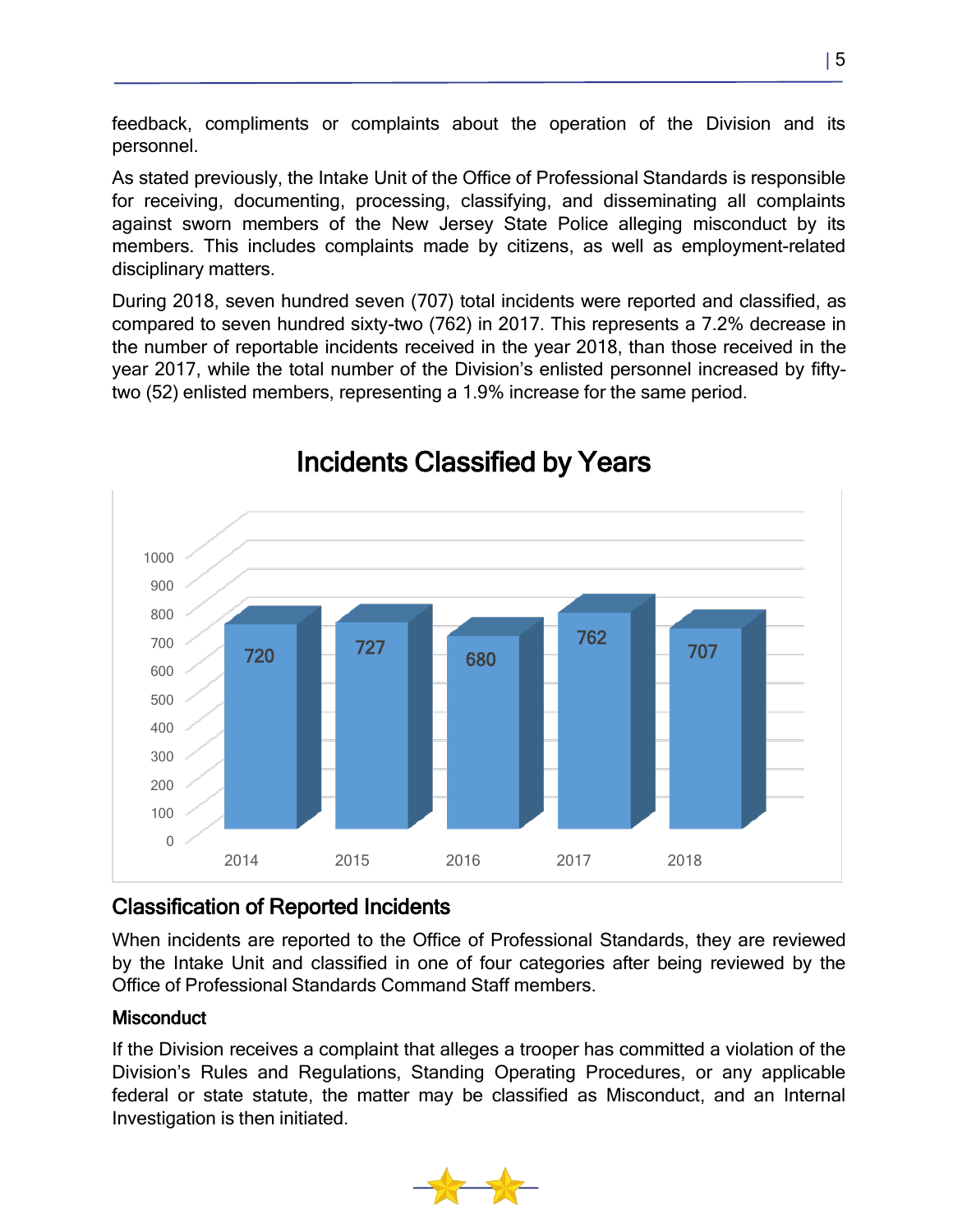#### **Performance**

When a complaint is reviewed and it is determined that an enlisted member of the Division may have committed a minor infraction, the matter is classified as a Performance Issue. These matters are returned to the member's command for resolution. The command is required to assign a supervisor not in the member's direct chain of command to handle the complaint. The supervisor is required to submit a Performance Incident Disposition Report to the Office of Professional Standards through his/her chain of command detailing the corrective actions taken to resolve the issue. The intervention is non-disciplinary and intended to correct performance deficiencies.

#### **Administrative**

When the Office of Professional Standards' review of the reported incident reveals that a trooper has not violated any of the Division's Rules and Regulations, Standing Operating Procedures, or applicable federal or state laws, the incident is classified as an Administrative matter and closed.

#### Equal Employment Opportunity/ Affirmative Action Investigations and/or Compliance **Investigations**

When OPS receives a complaint which alleges that an enlisted member is in violation of the New Jersey State Policy Prohibiting Discrimination in the Workplace, OPS refers the matter to the Department of Law and Public Safety's Office of Equal Employment Opportunity. The Department's EEO Office conducts an investigation and, if the allegations are substantiated, the case is forwarded to the Office of Professional Standards for adjudication and disciplinary action. The Compliance Unit, which falls under the Personnel Bureau, refers violations of the Medical Leave Policy to OPS, as they are classified as misconduct investigations.

#### <span id="page-11-0"></span>Referrals

When the Division receives a complaint which does not involve a member of the New Jersey State Police, it refers the complaint to the proper authority and documents the transaction as a Non-Reportable Incident.

#### <span id="page-11-1"></span>Shooting Reviews

When a Division member is involved in a shooting, it is investigated by the Attorney General's Shooting Response Team (SRT) of which the NJSP Homicide Unit is the primary investigative component. When the SRT completes their investigation, the case is reviewed by the Internal Affairs Investigation Bureau for any violation of the New Jersey State Police Rules and Regulations or Standing Operating Procedures. If it is determined that a violation occurred, a misconduct investigation will be initiated.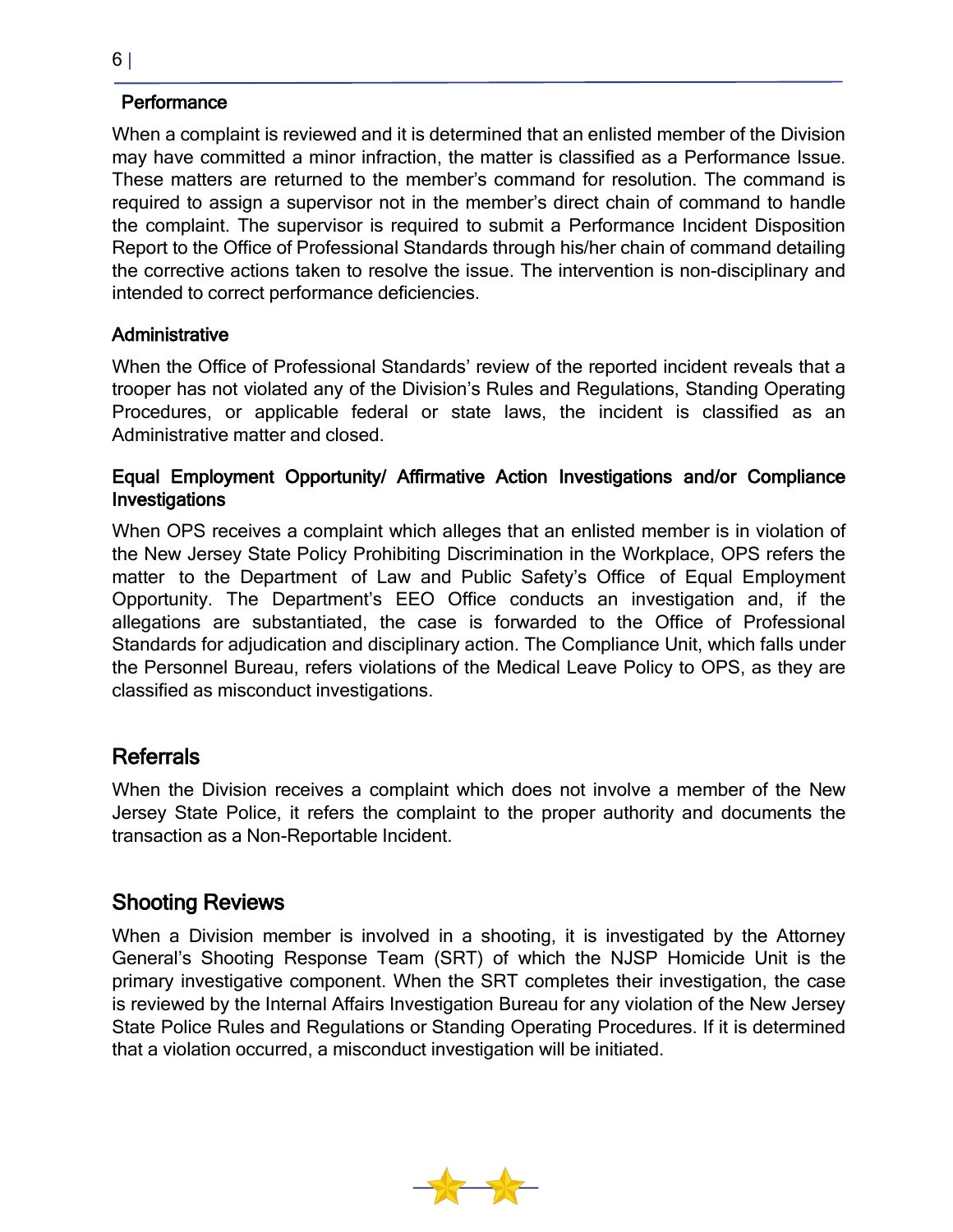<span id="page-12-0"></span>

|                                       | 2014           | 2015           | 2016           | 2017           | 2018        |
|---------------------------------------|----------------|----------------|----------------|----------------|-------------|
| <b>Misconduct</b>                     | 219            | 212            | 203            | 248            | 205         |
| Performance                           | 69             | 54             | 34             | 7              | 6           |
| <b>Administrative Issues</b>          | 417            | 422            | 398            | 439            | 438         |
| Compliance                            | $\mathbf{0}$   | 0              | $\overline{0}$ | $\overline{0}$ | $\mathbf 0$ |
| <b>EEO/AA Investigations</b>          | $\overline{2}$ | 4              | $\overline{0}$ | 4              | 4           |
| Non-Reportable<br>Incidents/Referrals | 12             | 35             | 45             | 59             | 53          |
| <b>Shooting Reviews</b>               |                | $\overline{0}$ | $\overline{0}$ | 5              |             |
| <b>Totals</b>                         | 720            | 727            | 680            | 762            | 707         |

Five Year Breakdown of Incident Classifications

# <span id="page-12-1"></span>Origin of Complaints

In 2018, of the two hundred five (205) total misconduct complaints, one hundred twentysix (126) (61%) were initiated by members of the public and seventy-nine (79) (39%) were initiated internally. Of the misconduct complaints initiated by the public, eighty (80) (64%) involved citizens who had been arrested or issued a motor vehicle summons by a member of the State Police. In addition, the Office of Professional Standards received six (6) reportable incidents that were classified as Performance issues; all six (6) (100%) of these complaints were initiated by members of the public.

In 2017, of the two hundred forty-eight (248) total misconduct complaints, one hundred fifty-four (154) (62%) were initiated by members of the public, and ninety-four (94) (38%) were initiated internally. Of the misconduct complaints initiated by the public, ninety-five (95) (62%) involved citizens who had been arrested or issued a motor vehicle summons by a member of the State Police. In addition, the Office of Professional Standards received seven (7) reportable incidents that were classified as Performance issues; four (4) (57%) of these complaints were initiated by members of the public, and three (3) (43%) were initiated internally.

In 2016, of the two hundred three (203) total misconduct complaints, one hundred thirtysix (136) (67%) were initiated by members of the public, and sixty-seven (67) (33%) were initiated internally. Of the misconduct complaints initiated by the public, sixty-eight (68) (50%) involved citizens who had been arrested or issued a motor vehicle summons by a member of the State Police. In addition, the Office of Professional Standards received thirty-four (34) reportable incidents that were classified as Performance issues; thirty-two (32) (94%) of these complaints were initiated by members of the public, and two (2) (6%) were initiated internally.

In 2015, of the two hundred twelve (212) total misconduct complaints, one hundred fortythree (143) (67%) were initiated by members of the public and sixty-nine (69) (33%) were

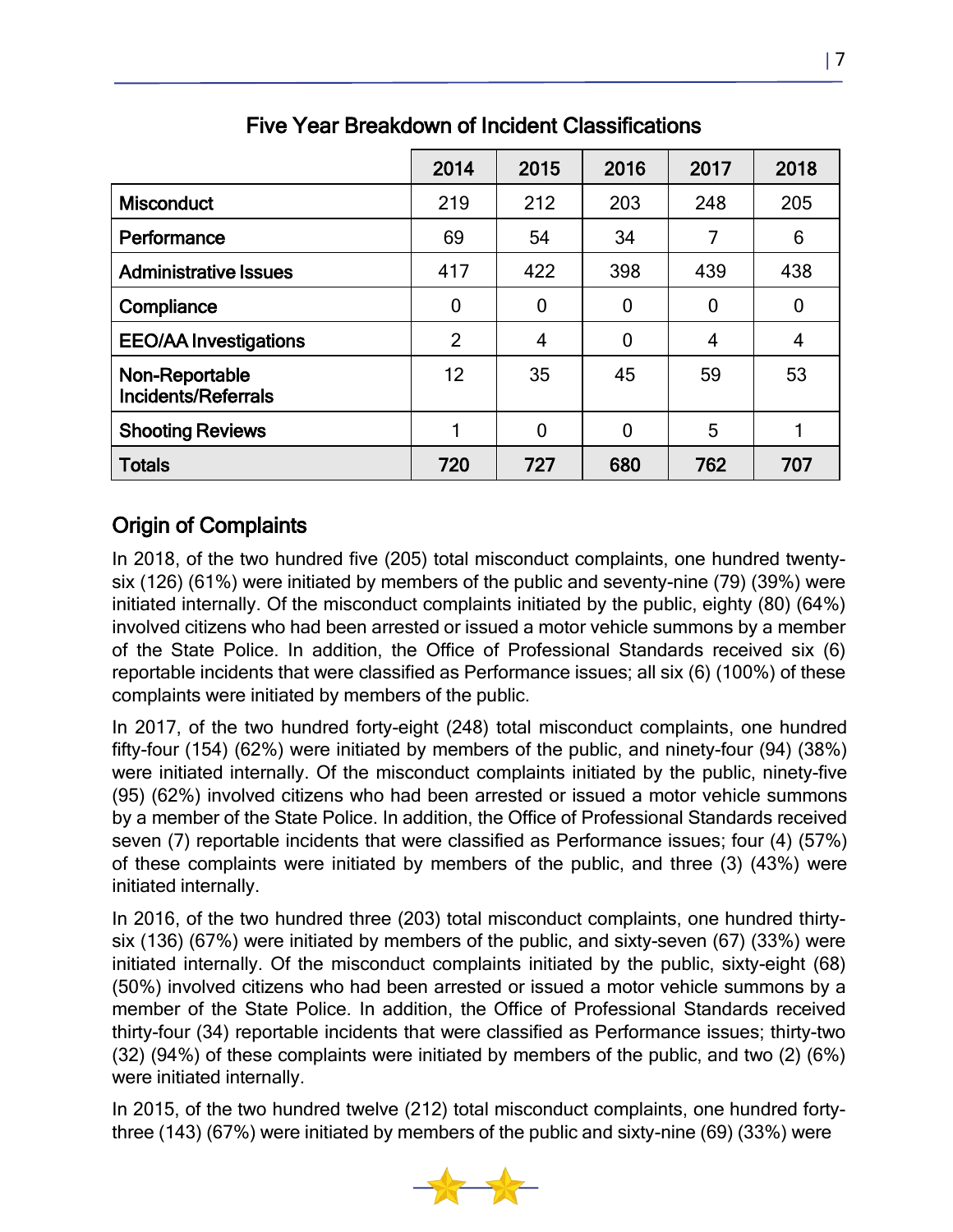initiated internally. Of the misconduct complaints initiated by the public, forty-one (41) (29%) involved citizens who had been arrested or issued a motor vehicle summons by a member of the State Police. In addition, the Office of Professional Standards received fifty-four (54) reportable incidents that were classified as Performance issues; forty-five (45) (83%) of these complaints were initiated by members of the public, and nine (9) (17%) were initiated internally.

In 2014, of the two hundred nineteen (219) total misconduct complaints, one hundred thirty-two (132) (60%) were initiated by members of the public and eighty-seven (87) (40%) were initiated internally. Of the misconduct complaints initiated by the public, seventy (70) (53%) involved citizens who had been arrested or issued a motor vehicle summons by a member of the State Police. In addition, the Office of Professional Standards received sixty-nine (69) reportable incidents that were classified as Performance issues; sixty-three (63) (91%) of these complaints were initiated by members of the public, and six (6) (9%) were initiated internally.

#### Five Year Comparison of Complaint Sources for Misconduct & Performance Matters

<span id="page-13-0"></span>For the purposes of the chart displayed below, the cumulative number of Performance Issues and Misconduct Complaints is being used, and the results are presented as percentages.



## <span id="page-13-1"></span>Criminal Proceedings Involving Division Members

The Office of Professional Standards also investigates all matters in which a member of the State Police has become the subject of a criminal proceeding for any appropriate disciplinary action subsequent to the resolution of the criminal matter. Criminal

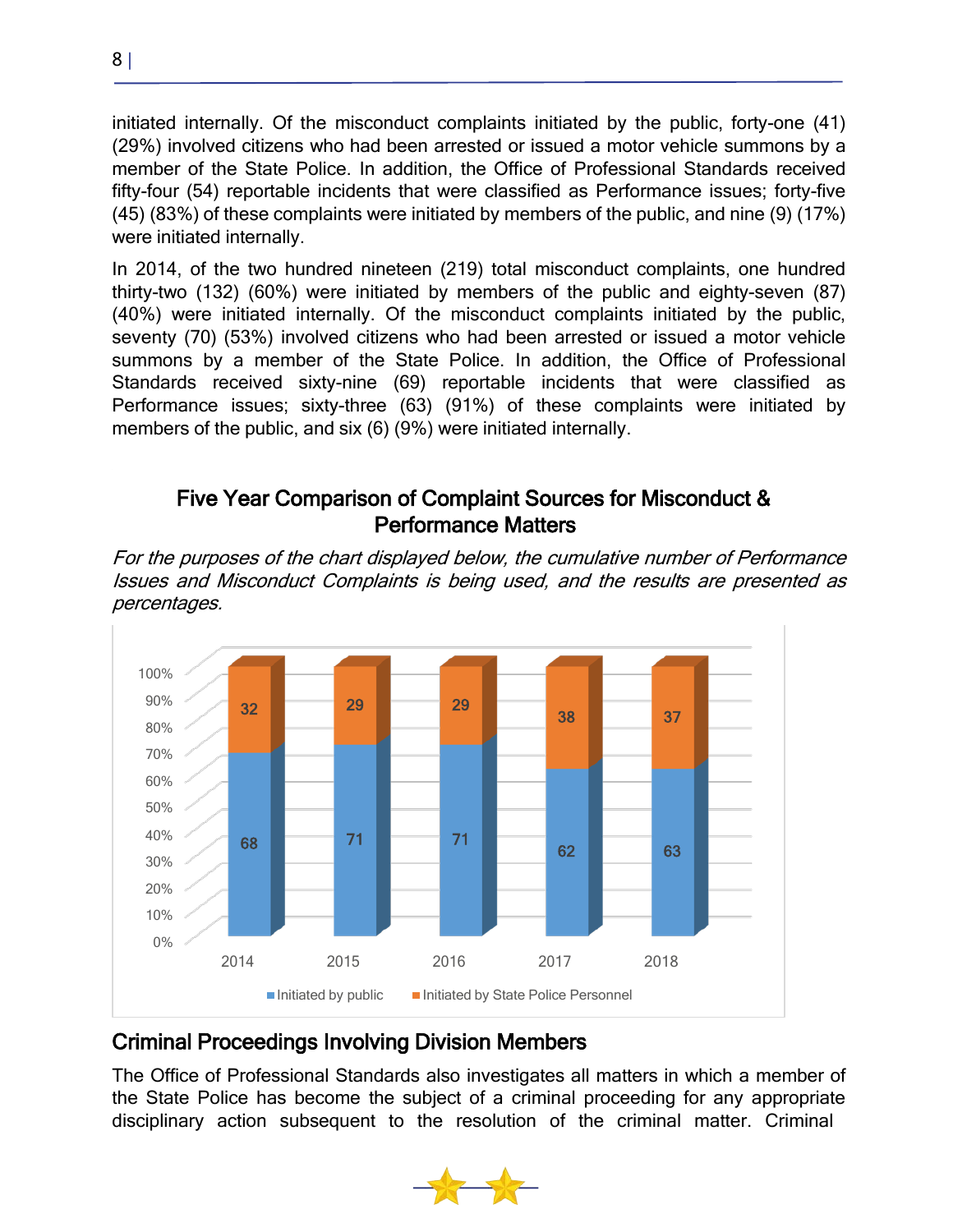proceedings arise in a variety of ways: they can be initiated as a result of an investigation by Office of Professional Standards personnel; they may be the result of state or federal criminal investigations; they may arise from off-duty conduct matters; or they may be the result of counter-complaints filed against a trooper by a defendant, after the defendant has been arrested or charged by a trooper.

#### <span id="page-14-0"></span>Line of Duty: Citizen Initiated Criminal Matters

On occasion, criminal charges are filed by citizens against members of the Division for incidents alleged to have occurred on-duty. Most are filed by individuals who were charged with motor vehicle and/or criminal offenses by a member. These complaints are assessed, evaluated, screened, and a determination is made as to whether the members' actions were within the scope of their official duties and therefore legally defensible. During 2018, criminal charges were filed against one (1) member as a result of an interaction while on-duty.

## <span id="page-14-1"></span>On-Duty Conduct: State Police or Other Law Enforcement Agency Initiated Proceedings.

#### An examination of our records has found three (3) troopers were charged with crimes during 2018. The three (3) members were charged with conduct that occurred while onduty.

These cases represent criminal or disorderly persons offenses filed against Division members acting in an official capacity while in the performance of their State Police duties. During 2018, the following charges were filed against a member as a result of interactions while on-duty:

- Member was charged with Theft and Tampering with Public Records or Information. The member entered into a Pre-Trial Intervention (PTI) program and as a condition of the PTI was required to forfeit their public employment.
- Member was charged with Tampering with Public Records or Information and Falsifying or Tampering with Records. The member entered into a Pre-Trial Intervention (PTI) program and as a condition of the PTI was required to forfeit their public employment.
- Member was charged with Computer Theft and Domestic Violence Harassment. The criminal court proceedings are pending. The member entered into a Pre-Trial Intervention (PTI) program and as a condition of the PTI was required to forfeit their public employment.

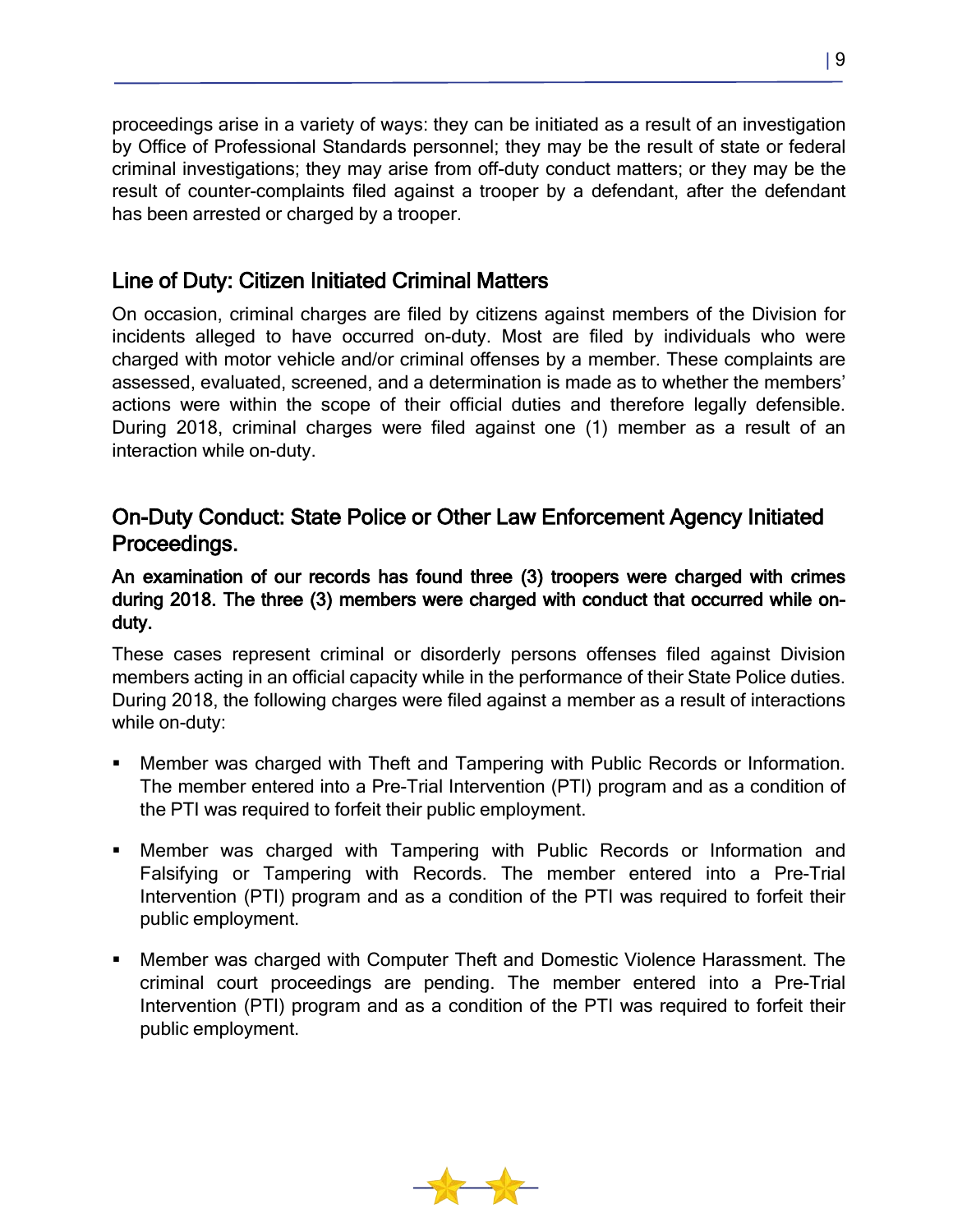# <span id="page-15-0"></span>Off-Duty Conduct

#### An examination of our records has found seven (7) troopers were charged with crimes during 2018. All seven (7) members were charged while off-duty.

These cases represent criminal or disorderly persons offenses filed against Division members acting in an off-duty capacity and not related in any way to the performance of their State Police duties. During 2018, the following charges were filed against members as a result of off-duty conduct:

- Member was charged with Criminal Sexual Contact and Aggravated Assault. The criminal court proceedings are pending.
- Member was charged with Disorderly Conduct. The criminal court proceedings are pending.
- Member was charged with Assault by Auto. The criminal charge was dismissed in court. The administrative charges are pending adjudication.
- Member was charged with Assault by Auto. The criminal court proceedings are pending.
- Member was charged with Domestic Violence Criminal Mischief, Domestic Violence Criminal Trespass and Domestic Violence Burglary. The criminal charges were dismissed as a result of a plea agreement. Member admitted to administrative charges.
- Member was charged with Harassment and Simple Assault. The criminal court proceedings are pending.
- Member was charged with Tampering with Public Records or Information, Falsifying or Tampering with Records, Theft, Official Misconduct, and Pattern of Official Misconduct. The criminal court proceedings are pending.

Although some of the above criminal charges have been judicially dismissed, the troopers involved may still face Division administrative charges.

## <span id="page-15-1"></span>Assignment of Investigations

Of the two hundred five (205) misconduct cases assigned in 2018, two hundred four (204) were assigned to Internal Affairs Investigation Bureau investigators, and one (1) was referred to the Attorney General's Office, Office of Law Enforcement Professional Standards, for investigation.

The investigative process assesses the propriety of all conduct during the incident in which the alleged misconduct occurred. If, during the course of an investigation, there is an indication that misconduct occurred other than that alleged, the Office of Professional Standards will also investigate that additional potential misconduct to its logical

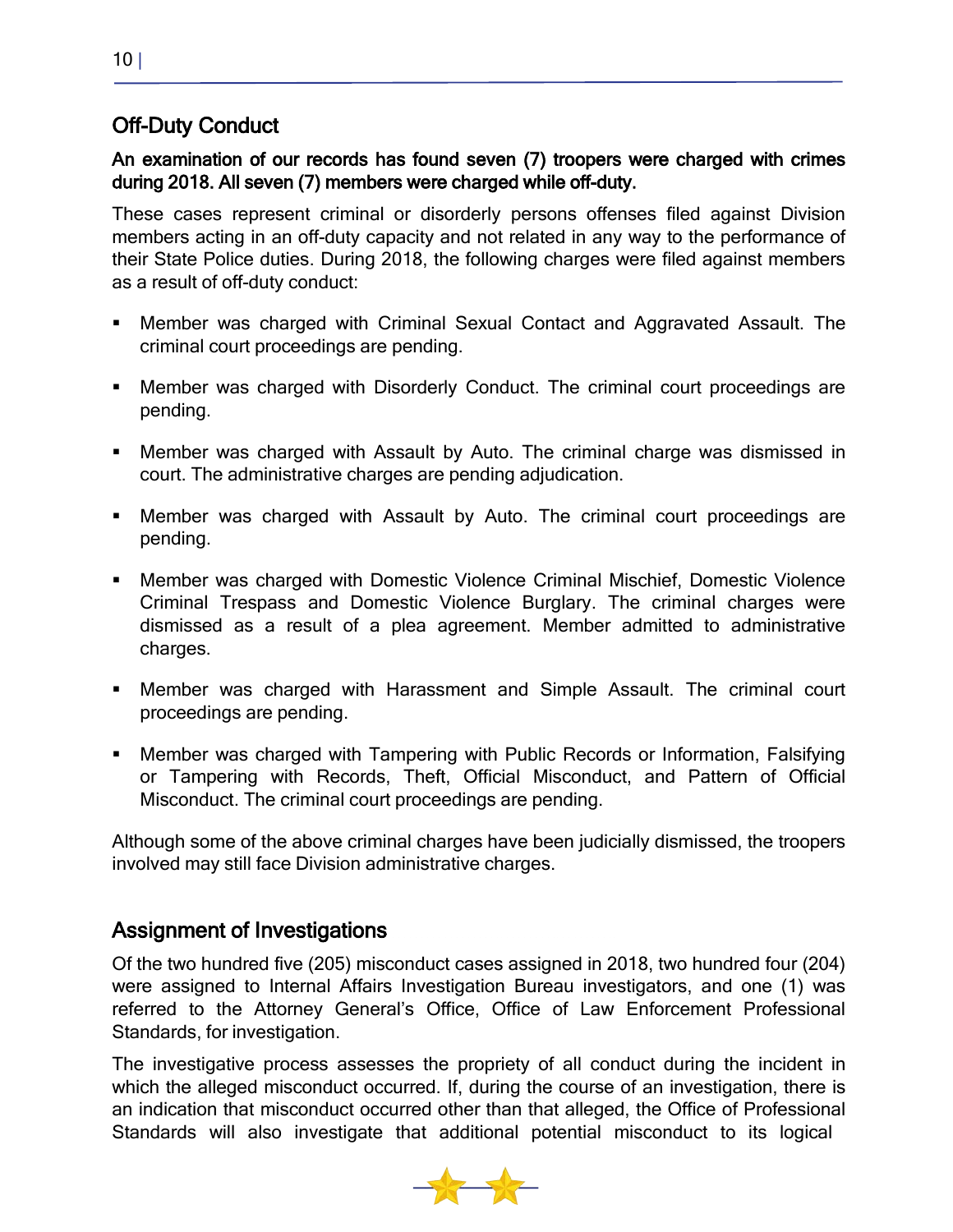conclusion. In addition, if a citizen requests to withdraw a previously made complaint, the investigation is continued with or without the assistance of the citizen to ensure proper trooper conduct.

## <span id="page-16-0"></span>Allegations and Outcomes

All complaints are categorized based on the alleged conduct. As of September 1, 2000, each allegation, upon review by the Superintendent, is determined to have one of the following four dispositions:

| Substantiated:         | An allegation is determined to be "substantiated" if a<br>preponderance of the evidence shows a member violated<br>any law, State Police rule, regulation, protocol, standing<br>operating procedure, directive, or training.                     |
|------------------------|---------------------------------------------------------------------------------------------------------------------------------------------------------------------------------------------------------------------------------------------------|
| Unfounded:             | An allegation is determined to be "unfounded" if a<br>preponderance of the evidence shows that the alleged<br>misconduct did not occur.                                                                                                           |
| Exonerated:            | An allegation is determined to be "exonerated" if a<br>preponderance of the evidence shows the alleged conduct<br>did occur, but did not violate State Police rule, regulation,<br>protocol, standing operating procedure, directive or training. |
| Insufficient evidence: | An allegation is determined to be "insufficient evidence"<br>when there is insufficient evidence to decide whether the<br>alleged act occurred.                                                                                                   |

It is important to note that the disposition of any allegation is determined after a complete and thorough investigation utilizing the "preponderance of the evidence" standard[.3](#page-16-2) To substantiate an allegation, the investigative results must lead to the conclusion that the alleged misconduct was more likely to have occurred, than not.

## <span id="page-16-1"></span>Misconduct Investigations Opened in 2018

There were two hundred five (205) misconduct investigations opened in 2018. The following paragraphs report the status of these cases as of April 1, 2019. Of these cases, one hundred twenty-six (126) (61%) were initiated as the result of citizen complaints and

<span id="page-16-2"></span> $\overline{a}$ <sup>3</sup> In Re Polk, 90 N.J. 550, 560-562 (1982); Atkinson v. Parsekian, 37 N.J. 143, 149 (1962).

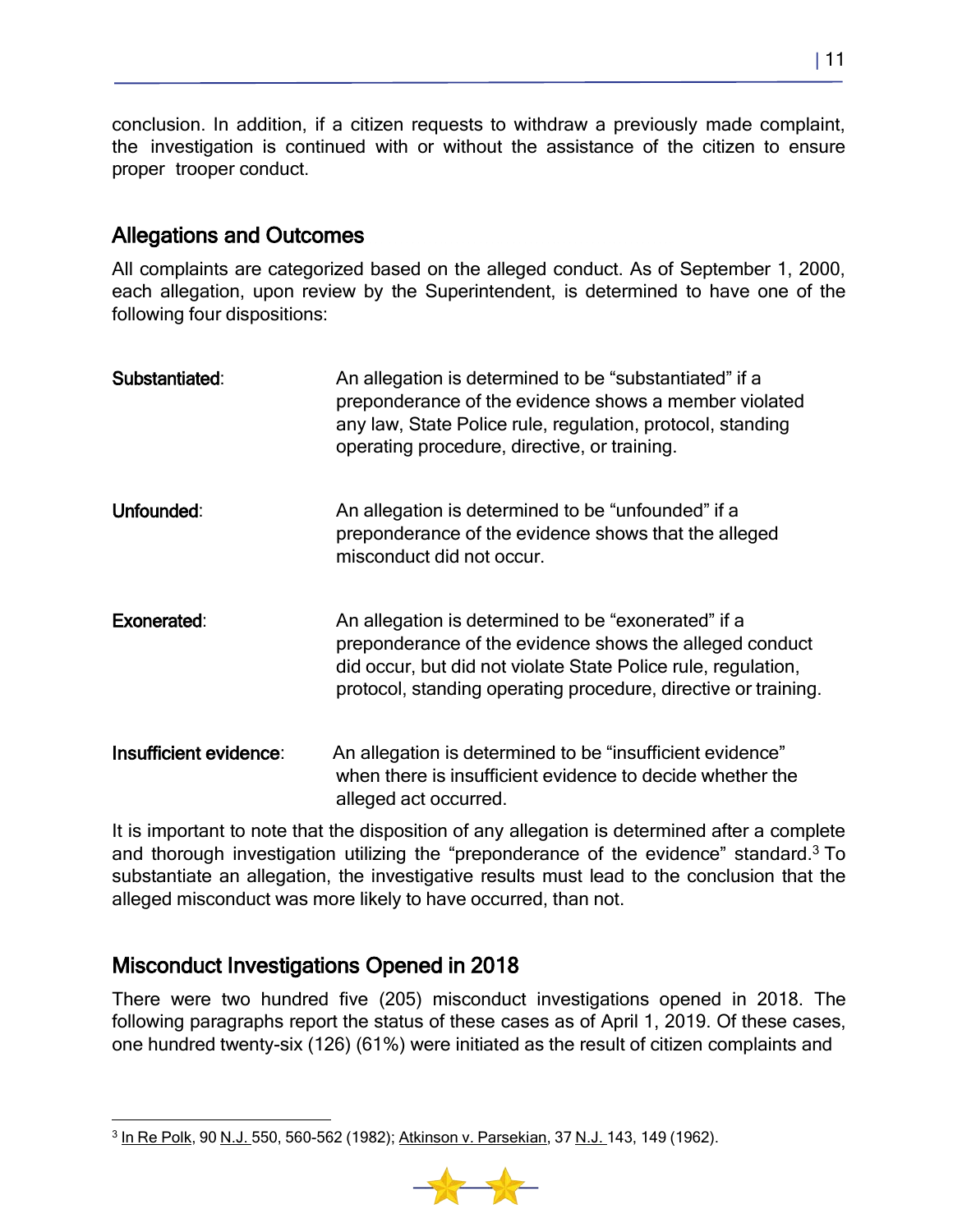seventy-nine (79) (39%) cases were opened because of complaints made by State Police supervisors or other members.

Of the one hundred twenty-six (126) citizen-initiated investigations, twenty-one (21) (17%) remain active, thirteen (13) (10%) are in the review process, eighty-two (82) (65%) have been completed, and ten (10) (8%) have been suspended pending court action or other administrative action. Of the eighty-two (82) completed, thirty-three (33) (40%) resulted in substantiated primary or secondary allegations.

Of the seventy-nine (79) complaints initiated by State Police supervisors and members, eleven (11) (14%) remain active, eleven (11) (14%) are in the review process, fifty (50) (63%) have been completed and seven (7) (9%) have been suspended pending court action or other administrative action. Of the fifty (50) completed, thirty-five (35) (70%) resulted in substantiated primary or secondary allegations.

## <span id="page-17-0"></span>Summary of New Complaints:

The following table summarizes the total number of complaints received by the Office of Professional Standards during the year 2018 that resulted in Internal Investigations, the origin of the complaints, the total number of Principals (members of the Division who have been identified as the subjects of the investigations), and the general categories of the allegations.

<span id="page-17-1"></span>

| 2018 Number of Principals by Category for Internal Investigation |                |                |                                         |  |
|------------------------------------------------------------------|----------------|----------------|-----------------------------------------|--|
|                                                                  |                | Origin         | <b>Principals</b><br>(Involved Members) |  |
| <b>Complaint Classification</b>                                  | <b>Public</b>  | <b>SP</b>      |                                         |  |
| Admin. Violations                                                | 3              | 37             | 40                                      |  |
| <b>Alcohol Violation</b>                                         | $\overline{2}$ | $\overline{2}$ | 4                                       |  |
| Assault                                                          | 10             |                | 11                                      |  |
| <b>Attitude and Demeanor</b>                                     | 10             | $\Omega$       | 10                                      |  |
| <b>Differential Treatment</b>                                    | 83             | 0              | 83                                      |  |
| <b>Domestic Violence</b>                                         | $\overline{2}$ | 16             | 18                                      |  |
| <b>Driving Violation</b>                                         | 3              | 2              | 5                                       |  |
| <b>Drug Violation</b>                                            | 0              | $\mathbf 0$    | $\Omega$                                |  |
| <b>Excessive Force</b>                                           | 47             | $\overline{2}$ | 49                                      |  |
| <b>Failure to Perform Duty</b>                                   | 13             | 7              | 20                                      |  |
| <b>False Arrest</b>                                              |                | $\Omega$       |                                         |  |
| Improper Search                                                  | 5              | $\Omega$       | 5                                       |  |
| Other                                                            | 34             | 40             | 74                                      |  |
| <b>Other Harassment</b>                                          | 3              | $\overline{2}$ | 5                                       |  |
| Theft                                                            | 4              | 0              | 4                                       |  |
| <b>TOTALS</b>                                                    | 220            | 109            | 329                                     |  |

Note: The complaints are broken down by the primary complaint classification, and segregated by the origin of the complaint.

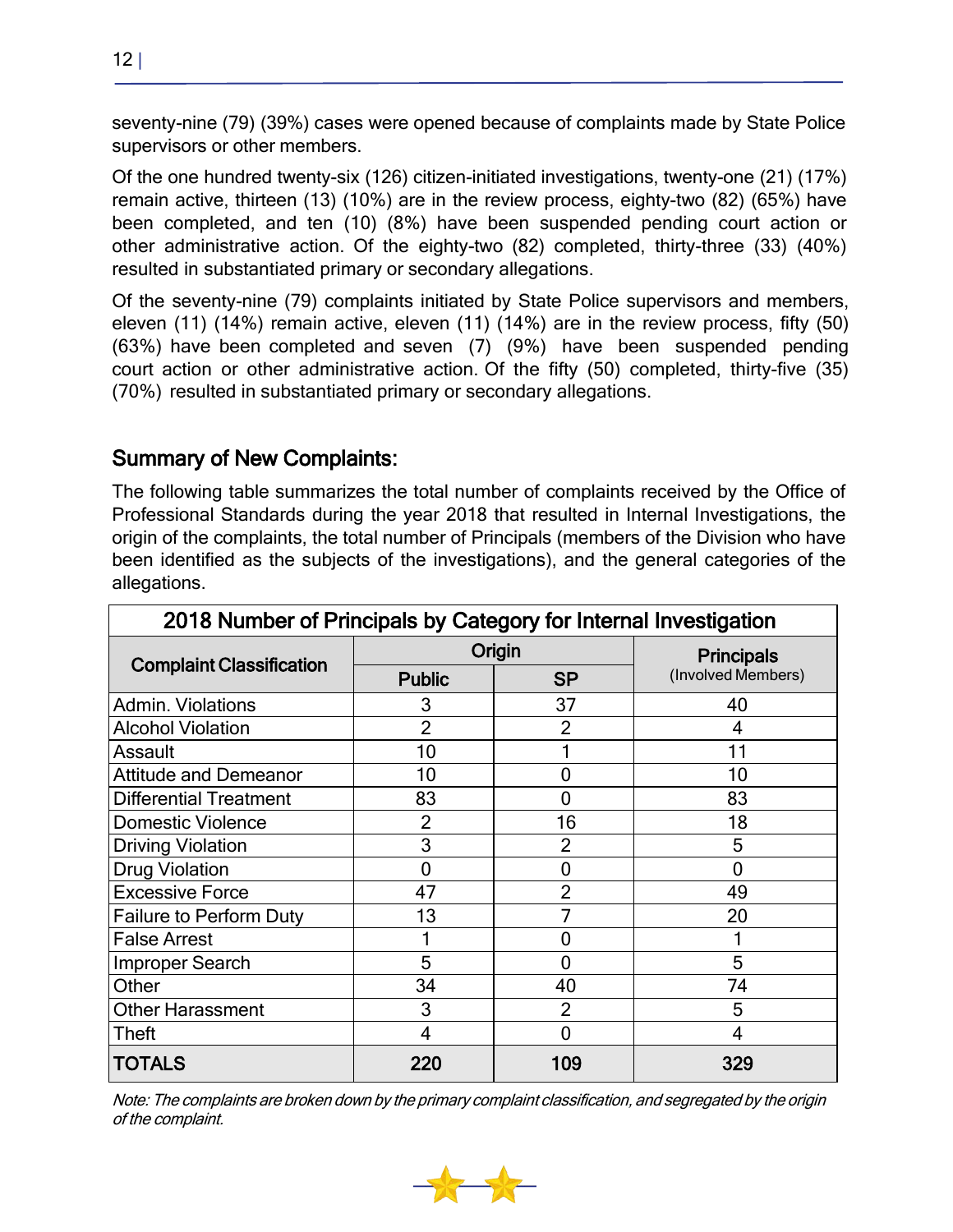# <span id="page-18-0"></span>Completed Discipline

The State Police disciplinary hearing system provides for three formal classifications of disciplinary proceedings for substantiated violations of the NJSP Rules and Regulations. They are:

| <b>General Disciplinary Hearing:</b> | may result in a suspension of 30 days and up to<br>termination, and/or a reduction in rank and/or grade. |
|--------------------------------------|----------------------------------------------------------------------------------------------------------|
| <b>Summary Disciplinary Hearing:</b> | may result in a suspension of up to 30 days.                                                             |
| <b>Minor Discipline:</b>             | may result in a suspension of up to 5 days.                                                              |

\*Note: The New Jersey State Police utilize <sup>a</sup> progressive discipline model. Some cases may appear to have similar allegations or circumstances and result in <sup>a</sup> different penalty; however, an officer's disciplinary history and <sup>a</sup> repetitive occurrence of offenses would result in increased discipline except in cases of egregious misconduct warranting termination absent progressive discipline. Some matters involve the same trooper and/or multiple discipline.

# <span id="page-18-1"></span>Synopsis of Major Discipline

The following is a synopsis of *General Disciplinary Matters* completed during the calendar year 2018\*:

- Member admitted to acting in an unofficial capacity to the discredit of the Division while off-duty by failing to take appropriate police action after witnessing an aggravated assault and for failing to properly carry their duty weapon. Additionally, the member intentionally provided false information during a misconduct investigation. The member received a 90 day suspension.
- Member admitted to acting in an unofficial capacity to the discredit of the Division while off-duty by engaging in Domestic Violence harassment. Additionally, the member failed to surrender an unauthorized weapon and failed to notify the Division of their involvement in a domestic incident. The member received a 153 day suspension.
- Member admitted to acting in an official capacity to the discredit of the Division while on-duty by failing to take appropriate police action while investigating a motor vehicle crash. Furthermore, the member displayed an improper attitude and demeanor during the interaction and violated motor vehicle stop procedures. The member received a 90 day suspension.

**\*In June 2020, Attorney General Grewal issued Attorney General Directive 2020-6, which directed the New Jersey State Police to publish the names of members subject to major discipline since 2000. The publication of those names – including those involved in the disciplinary incidents described below – is stayed pending the resolution of litigation.** *In re Attorney General Law Enforcement Directives Nos. 2020-5 and 2020-6***, A-26/27/28/29/30-20, June 7, 2021.**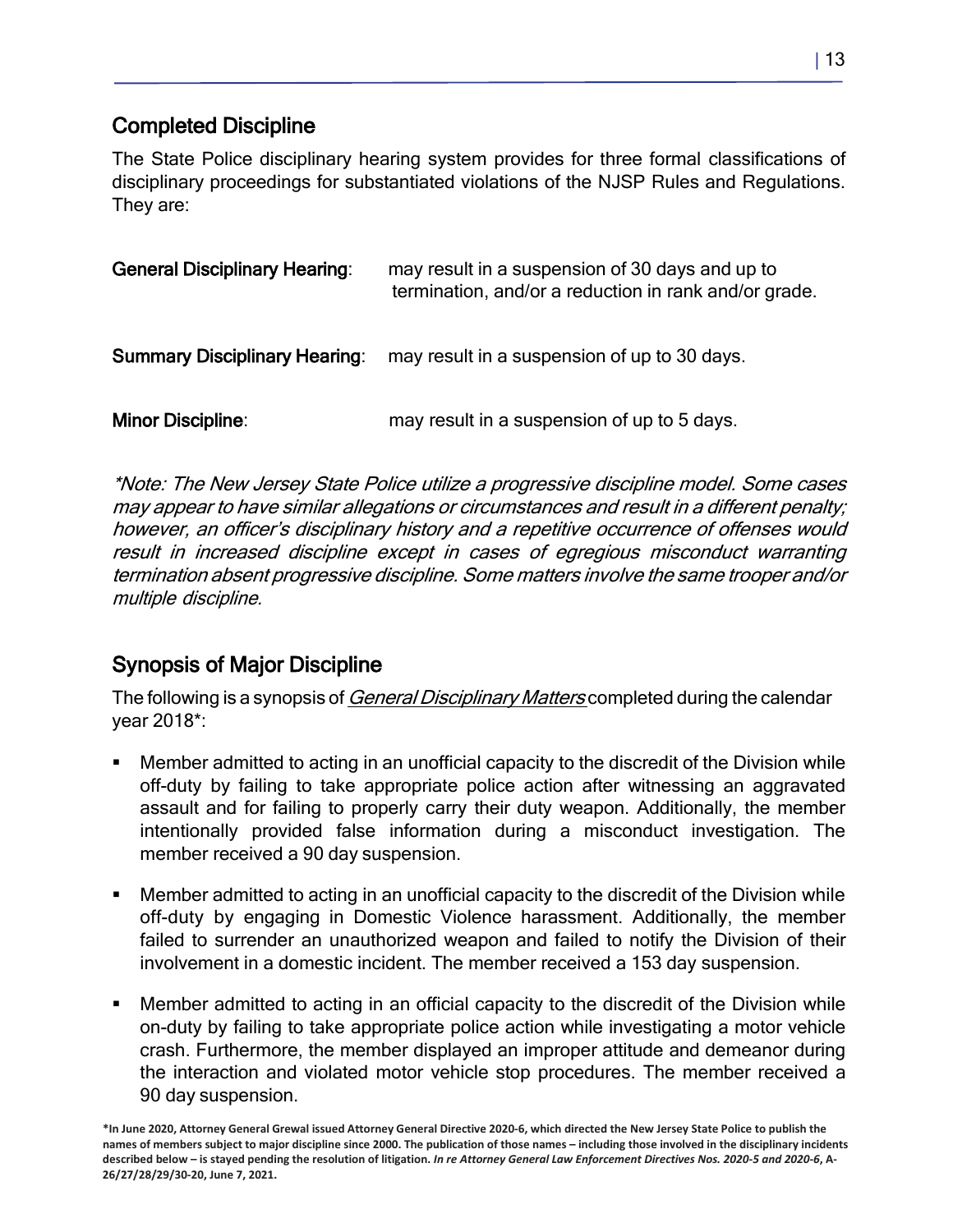- Member admitted to acting in an unofficial capacity to the discredit of the Division while off-duty by failing to notify the Division regarding being in possession of another member's personal firearm after being made aware that the member had been involved in a domestic violence incident which required the surrender of all firearms. The member received a 30 day suspension.
- Member admitted to acting in an official capacity to the discredit of the Division while on-duty by knowingly entering inaccurate and false information into the eDaily system in order to receive paid compensation to which the member was not entitled. The member received a 60 day suspension.
- Member found guilty of acting in an unofficial capacity to the discredit of the Division while off-duty by violating Pennsylvania State law regarding theft and attempting to use official position to gain favor. The member was terminated from employment with the Division.
- Member admitted to acting in both an official and unofficial capacity to the discredit of the Division by entering false information into the eDaily system and improperly utilizing assigned troop transportation for personal business while both on and off duty. The member forfeited all accrued vacation and personal leave time and retired from employment with the Division.
- Member admitted to violating New Jersey Motor Vehicle Statutes and acting in an unofficial capacity to the discredit of the Division while off-duty. The member pled guilty in municipal court to Driving While Intoxicated after being involved in a motor vehicle crash and then leaving the scene. Regarding another motor vehicle crash the member pled guilty to violating New Jersey Motor Vehicle Statutes related to causing a motor vehicle crash and leaving the scene. Additionally, the member sent inappropriate text messages and failed to notify the Division of a police response to their residence due to the abuse of prescribed medication. The member received a 528 day suspension.
- Member admitted to violating New Jersey Motor Vehicle Statutes and acting in an unofficial capacity to the discredit of the Division while off-duty. The member pled guilty in municipal court to Driving While Intoxicated after being involved in a motor vehicle crash. The member received a 180 day suspension.
- Member was criminally charged with Tampering with Public Records. The member entered into the Pretrial Intervention Program. As a result of the agreement the member was disqualified from employment with the State of New Jersey and was terminated from the Division.
- Member admitted to acting in an unofficial capacity to the discredit of the Division while off-duty by engaging in a Domestic Violence incident. Additionally, the member was involved in an alcohol related motor vehicle crash which they failed to report. The member received a 120 day suspension.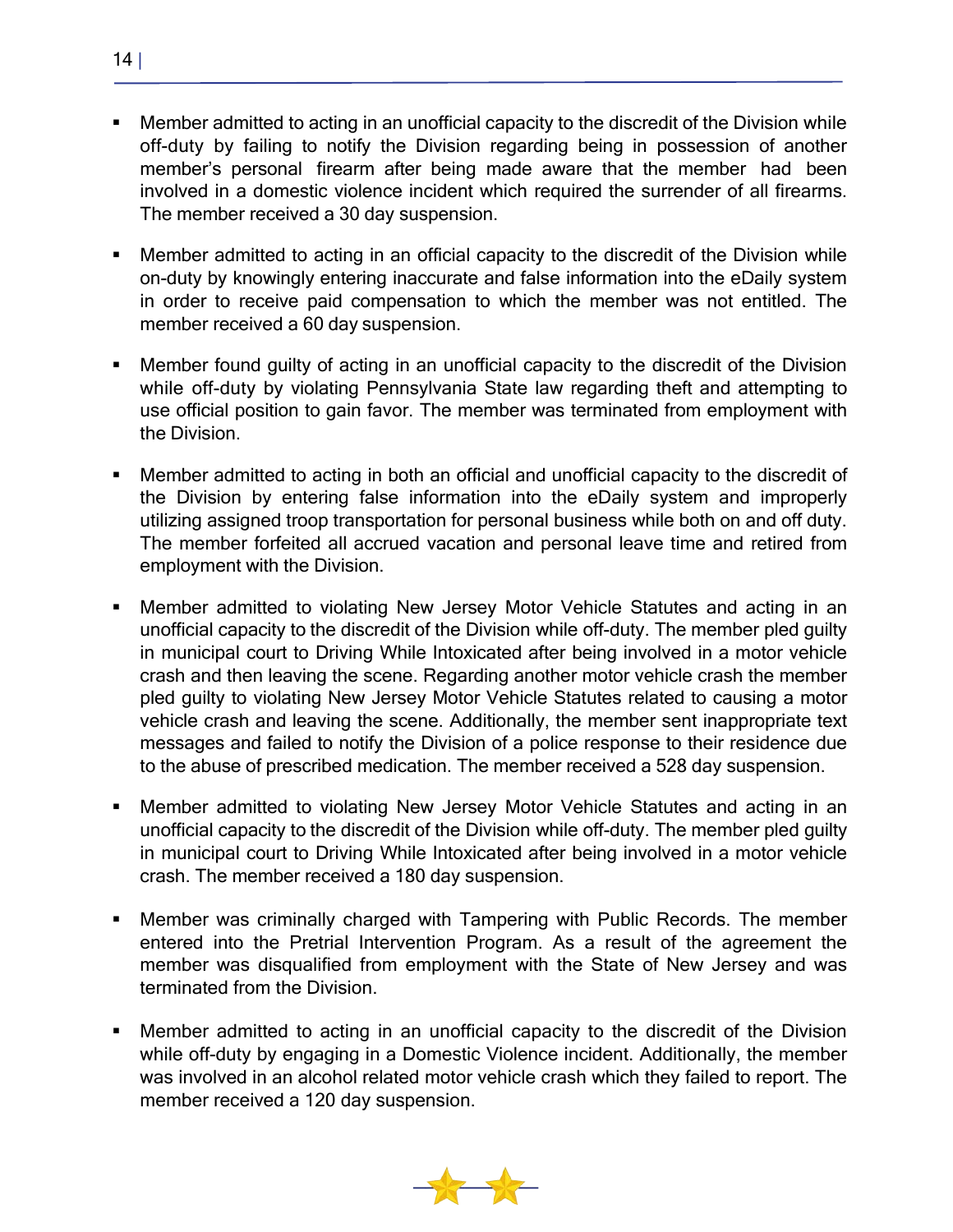- Member admitted to violating New Jersey Motor Vehicle Statute and acting in an unofficial capacity to the discredit of the Division while off-duty. The member pled guilty in municipal court to Driving While Intoxicated after being involved in a motor vehicle crash. The member received a 180 day suspension.
- Member admitted to acting in an unofficial capacity to the discredit of the Division while off-duty. The member was arrested for Driving While Intoxicated. The member received a 180 day suspension.
- Member was criminally charged with Tampering with Public Records and Theft. The member pled guilty to Falsifying Records and entered into the Pretrial Intervention Program. As a result of the agreement the member was disqualified from any employment with the State of New Jersey and was terminated from employment with the Division.
- Member admitted to acting in an unofficial capacity to the discredit of the Division while off-duty by engaging in an alcohol related Domestic Violence incident. The incident required a police response and resulted in the arrest of the member. The member received a 180 day suspension.
- Member admitted to violating New Jersey Motor Vehicle Statute, disobeying a written order and acting in an unofficial capacity to the discredit of the Division while off-duty. The member pled guilty in municipal court to a motor vehicle violation related to being arrested for Driving While Intoxicated. Furthermore, the member violated the sick leave policy and failed to notify the Division of interactions with law enforcement which required notification. The member received a 225 day suspension.
- Member admitted to acting in an official capacity to the discredit of the Division while on-duty by failing to generate a Daily Activity Patrol Log and knowingly entering inaccurate and false information into the eDaily system. Additionally, the member disobeyed a direct order and violated overtime procedures. The member received a 30 day suspension.
- Member waived their right to a General Disciplinary Hearing after being charged with acting in an official capacity to the discredit of the Division while on-duty by failing to complete assigned reports and performing their duty in a culpably inefficient manner. Furthermore, the member behaved in an insubordinate manner toward a supervisor, reported late for work, and entered inaccurate and false information into the eDaily system. The member received a 30 day suspension.
- Member admitted to acting in an official capacity to the discredit of the Division by knowingly entering inaccurate and false information into the eDaily system in order to receive paid compensation to which the member was not entitled. Additionally, the member violated the sick leave policy. The member received a 30 day suspension.

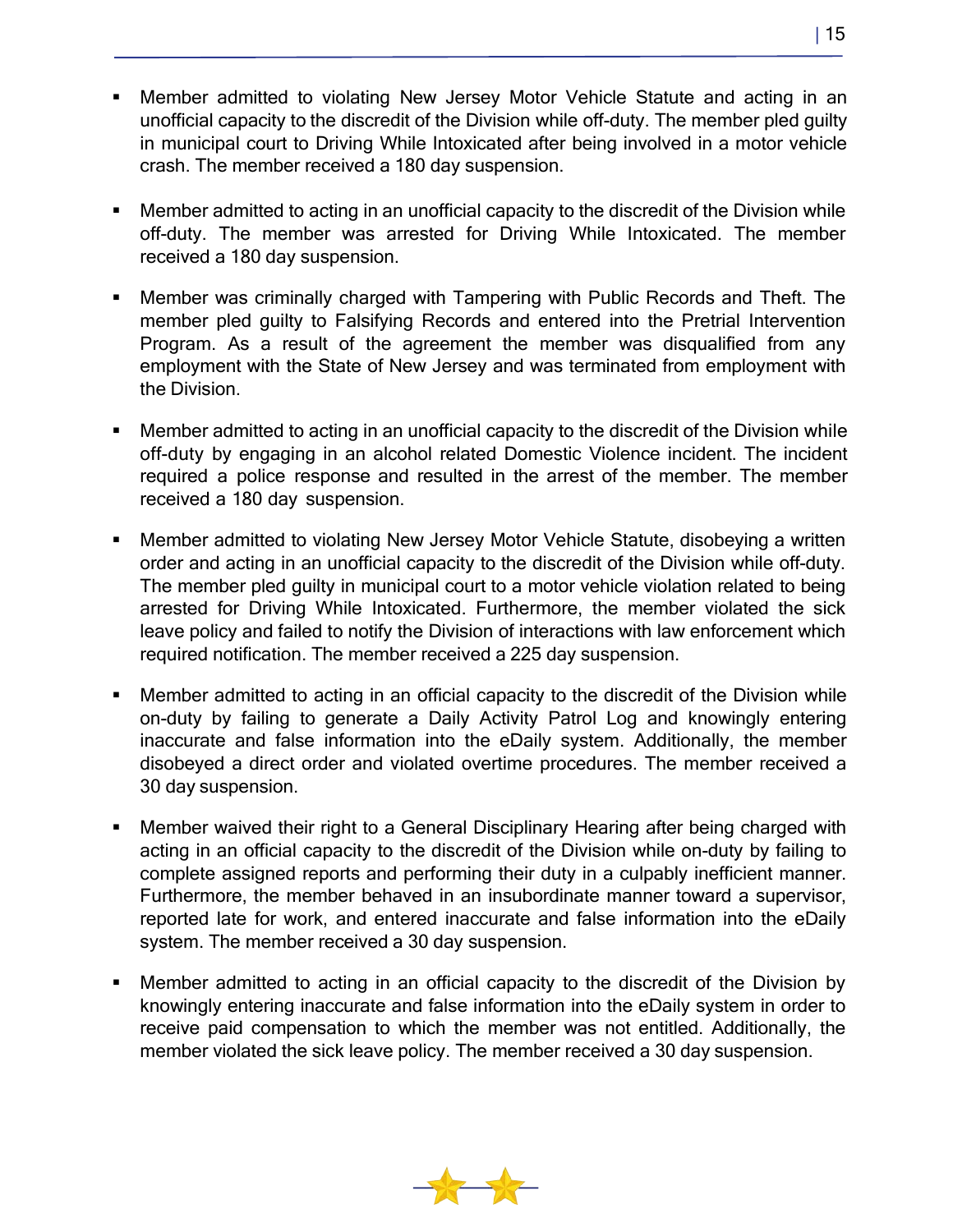- Member admitted to acting in an official capacity to the discredit of the Division by engaging in inappropriate behavior in violation of the New Jersey State Anti-Discrimination Policy. Additionally, the member provided less than complete candor during an internal investigation. The member forfeited 205 hours of accrued vacation time and retired from employment with the Division.
- Member was criminally charged with Tampering with Public Records. The member pled guilty to Falsifying Records and entered into the Pretrial Intervention Program. As a result of the agreement the member was disqualified from employment with the State of New Jersey and was terminated from the Division.

The following is a synopsis of *Summary Disciplinary Matters* completed during the calendar year 2018:

- Member admitted to acting in an official capacity to the discredit of the Division for improperly utilizing issued Division computers for personal purposes. Additionally, the membered submitted a false report alleging misconduct by enlisted members. The member received a 10 day suspension.
- Member admitted to disobeying a verbal order and behaving in an insubordinate manner towards a superior non-commissioned officer. Additionally, the member performed their duties in a culpably inefficient manner. The member received a 20 day suspension.
- Member admitted to acting in an official capacity to the discredit of the Division for submitting official reports which contained false or misleading information and performing their duties in a culpably inefficient manner. The member received a 30 day suspension.
- Member admitted to acting in an official capacity to the discredit of the Division by making disparaging statements and improperly using NJSP computer resources. The member received a 10 day suspension.
- Member admitted to acting in an official capacity to the discredit of the Division by failing to notify the Division of the issuance of a parking summons to their assigned troop transportation. Additionally, the member engaged in a verbal disagreement with a municipal prosecutor regarding the summons. The member received a 10 day suspension.
- Member admitted to acting in an official capacity to the discredit of the Division by utilizing a NJSP computer resource without a legitimate law enforcement purpose. The member received a 10 day suspension.

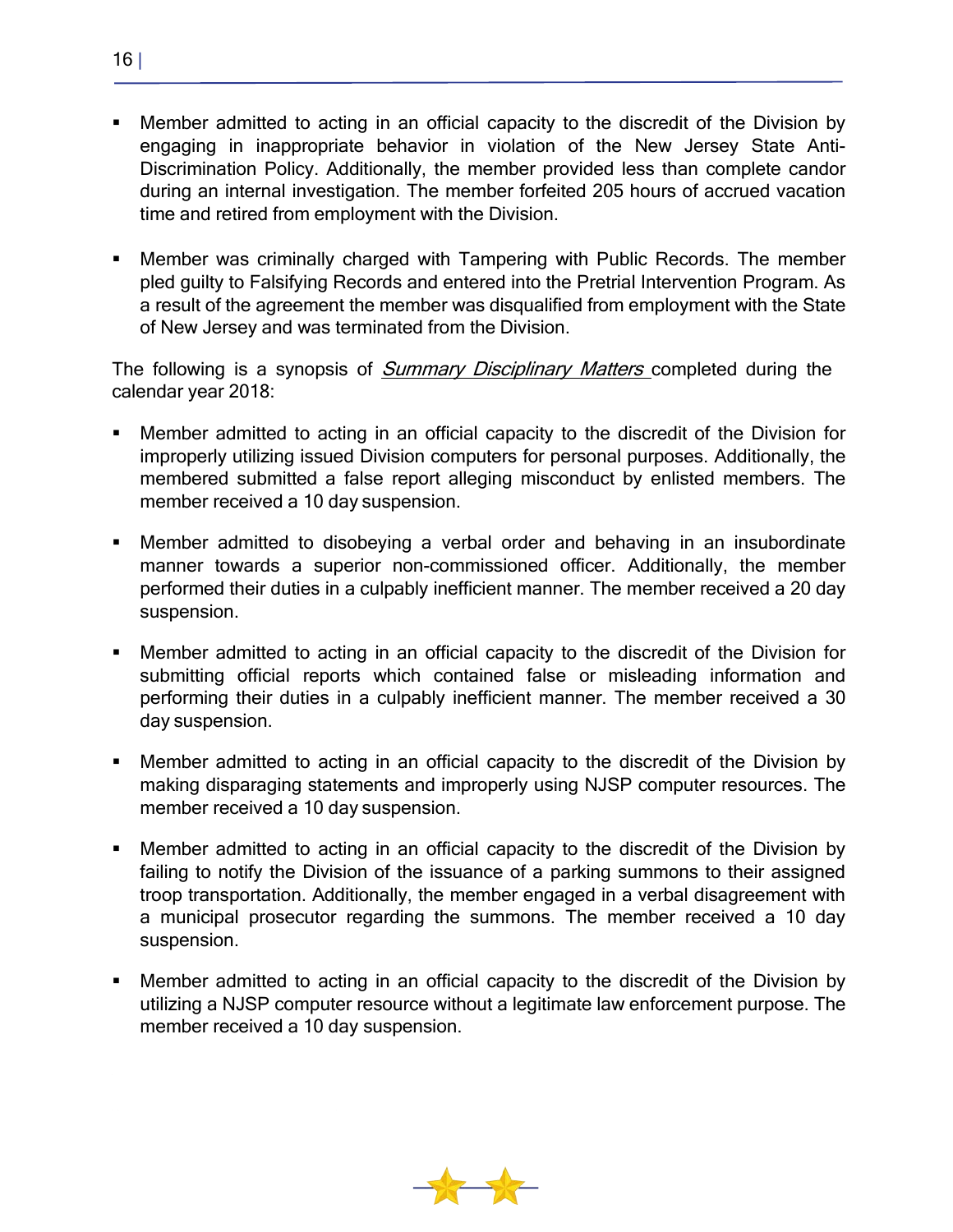# <span id="page-22-0"></span>Synopsis of Minor Discipline

The following information reflects a brief synopsis of the circumstances which led to the imposition of *Minor Discipline* during the calendar year 2018. Although circumstances involving disciplinary cases may appear similar within these brief summaries, each case is judged on its own merits based on a specific set of facts, and the Superintendent determines the final discipline imposed.

- Failure to safeguard NJSP issued body armor. (Written Reprimand)
- Failure to safeguard NJSP identification cards and billfold. (Written Reprimand)
- Member failed to notify the Division of information to which the Division would take cognizance. (Written Reprimand)
- Member completed a report which lacked pertinent information. (Written Reprimand)
- Member inappropriately used profanity and threatening language. (Written Reprimand w/2 day suspension)
- Member operated troop transportation in an unsafe manner and failed to notify their supervisor after being stopped. (Written Reprimand)
- Member failed to safeguard NJSP issued handcuffs. (Written Reprimand)
- Member displayed unprofessional attitude and demeanor, failed to call in a motor vehicle stop and failed to follow Mobile Video Recorder (MVR) Procedures. (Written Reprimand w/5 day suspension)
- Failure to safeguard NJSP duty weapon and Division issued property. (Written Reprimand w/5 day suspension)
- Member made inappropriate comments to another member while consuming alcoholic beverages. (Written Reprimand w/5 day suspension)
- Member made inappropriate comments towards another member and failed to notify the Division of information which the Division would take cognizance. (Written Reprimand)
- Member inaccurately recorded mileage of assigned troop transportation in the Division's fueling system and made false reports on eDaily entries. (Written Reprimand)
- Member was insubordinate towards a superior officer. (Written Reprimand w/5 day suspension)
- Member posted inappropriate material on social media. (Written Reprimand)
- Failure to safeguard NJSP identification cards and billfold. (Written Reprimand)

| 17

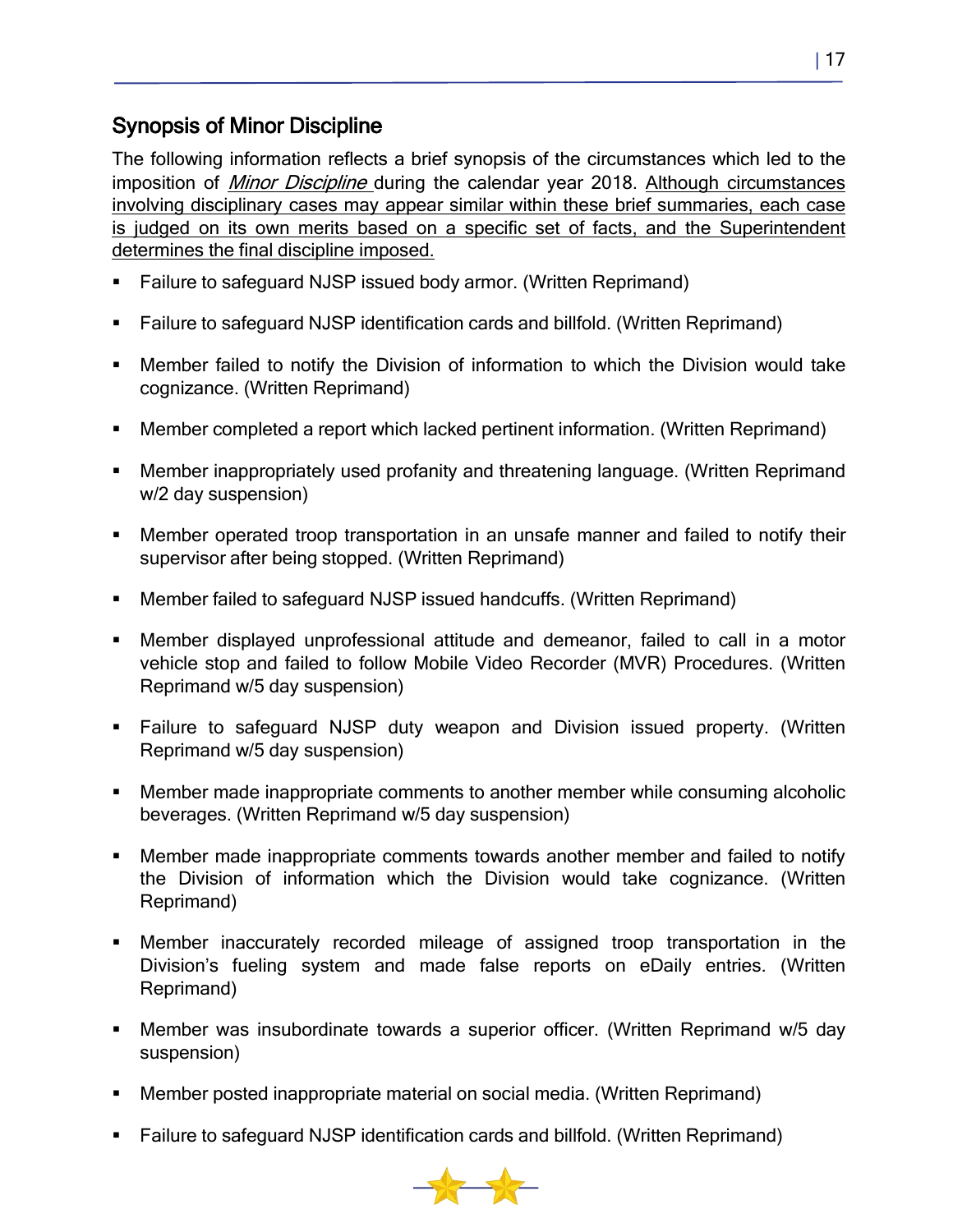- Member violated the vehicle pursuit policy. (Written Reprimand)
- Member violated the vehicle pursuit policy, caused property damage to troop transportation due to unsafe operation and failed to search a handcuffed suspect. (Written Reprimand w/5 day suspension)
- Member failed to accept a civilian complaint. (Written Reprimand)
- Member failed to appear in court. (Written Reprimand)
- Member created an inappropriate social media post. (Written Reprimand)
- Member failed to notify the Division of a police response regarding an allegation of domestic violence. (Written Reprimand)
- Member failed to call in a motor vehicle stop and utilized unsafe stop procedures. (Written Reprimand)
- Member utilized improper investigative actions and acted unprofessional during a citizen contact. (Written Reprimand)
- Member was culpably inefficient in the completion of a motor vehicle crash investigation which resulted in the issuance of an undeserved summons. (Written Reprimand)
- Member disobeyed a written order. (Written Reprimand w/5 day suspension)
- Member violated the sick leave policy. (Written Reprimand w/5 day suspension)
- Member failed to follow MVR procedures. (Written Reprimand)
- Member made unprofessional and unnecessary comments during a traffic stop and issued summonses without providing the motorist an explanation. (Written Reprimand)
- Member failed to notify the Division of personal knowledge of prohibited conduct by another member. (Written Reprimand w/5 day suspension)
- **Member disobeyed a written order. (Written Reprimand)**
- Member failed to safeguard NJSP identification card. (Written Reprimand)
- Member acted inappropriately towards another member. (Written Reprimand w/2 day suspension)
- Member failed to safeguard NJSP identification cards and billfold. (Written Reprimand)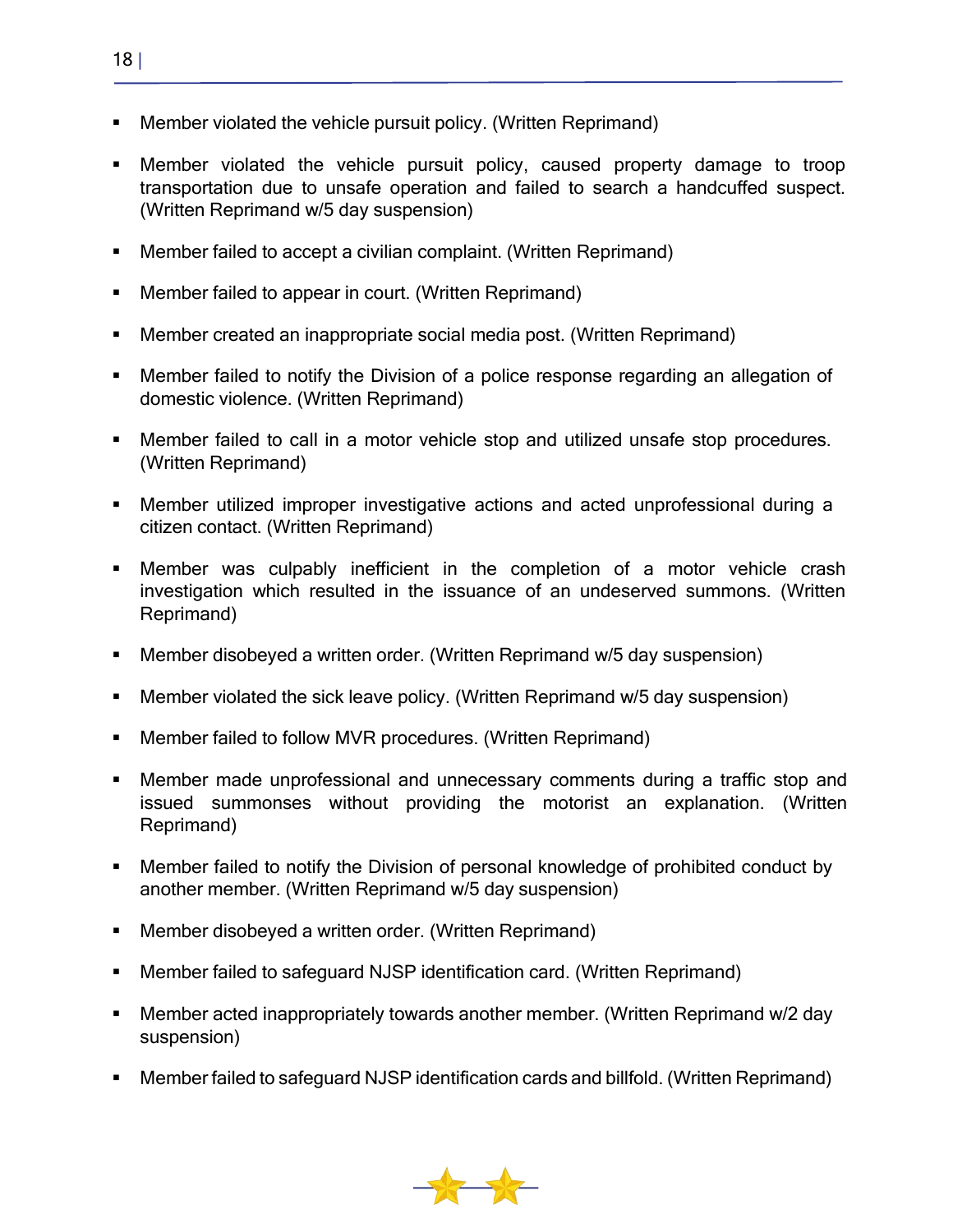- Member failed to properly secure a prisoner and failed to make proper notifications regarding the subsequent escape from custody. (Written Reprimand)
- Member conducted an investigation in a culpably inefficient manner. (Written Reprimand w/2 day suspension)
- Member disobeyed a direct order and released information without authorization. (Written Reprimand w/5 day suspension)
- Member failed to safeguard NJSP issued tactical vest and ballistic panels. (Written Reprimand)
- Member disobeyed a written order. (Written Reprimand)
- Member pled guilty to a motor vehicle violation. (Written Reprimand)
- Member submitted misleading reports. (Written Reprimand w/5 day suspension)
- Member submitted misleading reports. (Written Reprimand w/5 day suspension)
- **Member violated the sick leave policy. (Written Reprimand)**
- Member failed to safeguard NJSP identification card. (Written Reprimand)
- Member failed to safeguard NJSP issued handcuffs. (Written Reprimand)
- Culpable inefficient supervision of a motor vehicle pursuit and disobeying written orders of the pursuit policy. (Written Reprimand)
- Culpable inefficient supervision of a motor vehicle pursuit and disobeying written orders of the pursuit policy. (Written Reprimand)
- Member failed to call in a motor vehicle stop. (Written Reprimand)
- Member failed to call in a motor vehicle stop. (Written Reprimand)
- Member unsafely operated a troop car causing damage. (Written Reprimand w/2 day suspension)
- Culpable inefficient supervision by approving a member's eDaily which contained inaccurate information. (Written Reprimand)
- Culpable inefficient supervision by approving a member's eDaily which contained inaccurate information. (Written Reprimand)
- Culpable inefficient supervision by approving a member's eDaily which contained inaccurate information. (Written Reprimand)

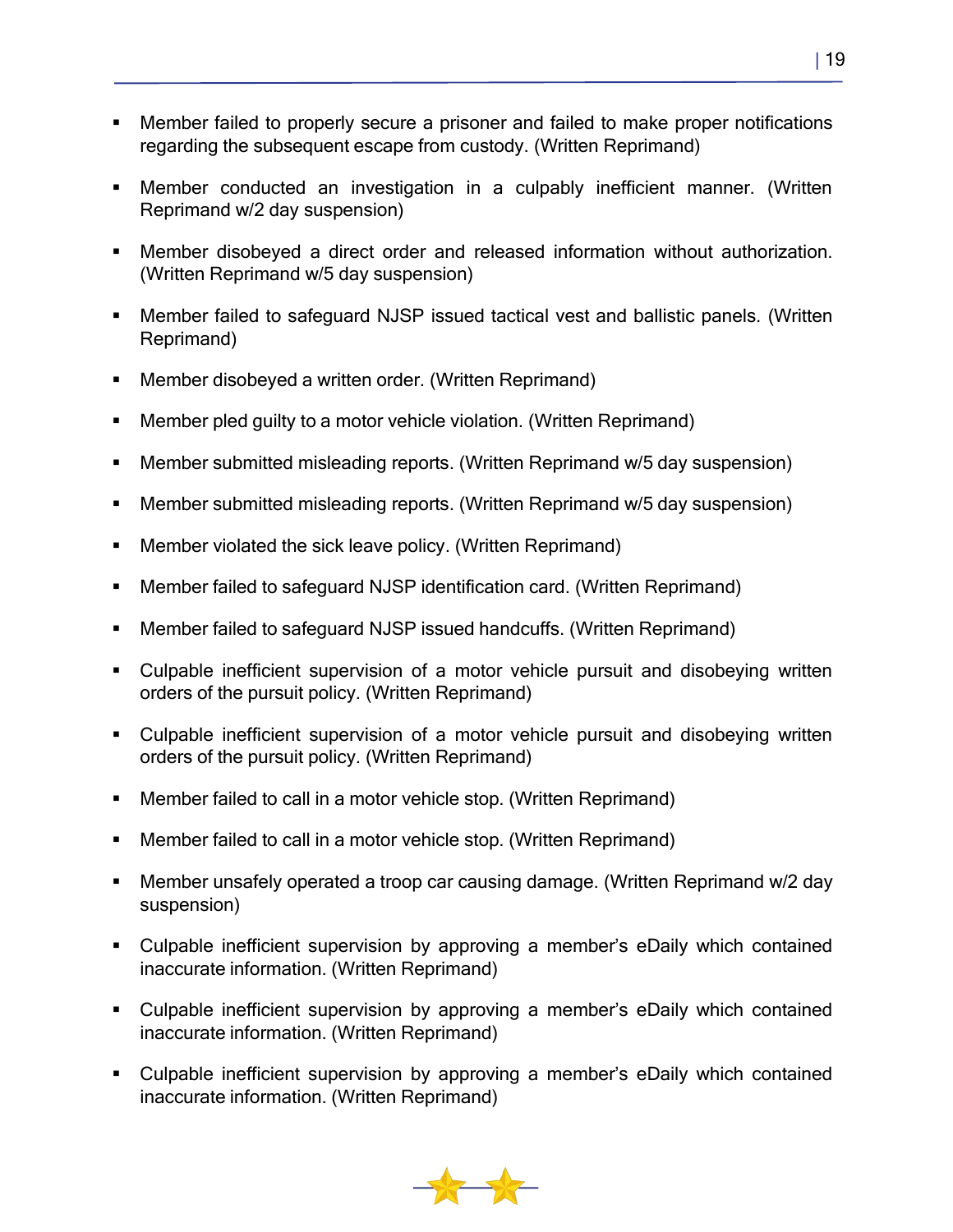- Culpable inefficient supervision by approving a member's Daily Activity Patrol Log which contained inaccurate information. (Written Reprimand)
- Culpable inefficient supervision by approving a member's eDaily which contained inaccurate information. (Written Reprimand)
- Culpable inefficient supervision by approving a member's eDaily which contained inaccurate information. (Written Reprimand)
- Culpable inefficient supervision by approving a member's eDaily which contained inaccurate information. (Written Reprimand)
- Member failed to safeguard NJSP issued property. (Written Reprimand)
- Member displayed questionable conduct while on a motor vehicle stop and failed to offer a Compliment / Complaint Form. (Written Reprimand)
- Member displayed questionable conduct while off duty. (Written Reprimand)
- **Member failed to safeguard evidence. (Written Reprimand)**
- Member failed to safeguard evidence. (Written Reprimand)
- Member failed to safeguard evidence. (Written Reprimand)
- Member acted inappropriately towards another member. (Written Reprimand w/5 day suspension)
- Unauthorized use of troop transportation while involved in a crash. (Written Reprimand w/5 day suspension)
- Member failed to safeguard NJSP issued property. (Written Reprimand)
- Member conducted an improper search which was not documented and failed to follow MVR procedures. (Written Reprimand w/5 day suspension)
- Culpable inefficient supervision by failing to offer direction to a subordinate member seeking guidance during a motor vehicle stop. (Written Reprimand w/5 day suspension)
- Culpable inefficient supervision by failing to offer the appropriate guidance to a subordinate member seeking assistance during a motor vehicle stop. (Written Reprimand)
- Member made inappropriate comments during a motor vehicle stop and disobeyed a written order. (Written Reprimand)
- Member failed to safeguard NJSP issued property. (Written Reprimand)

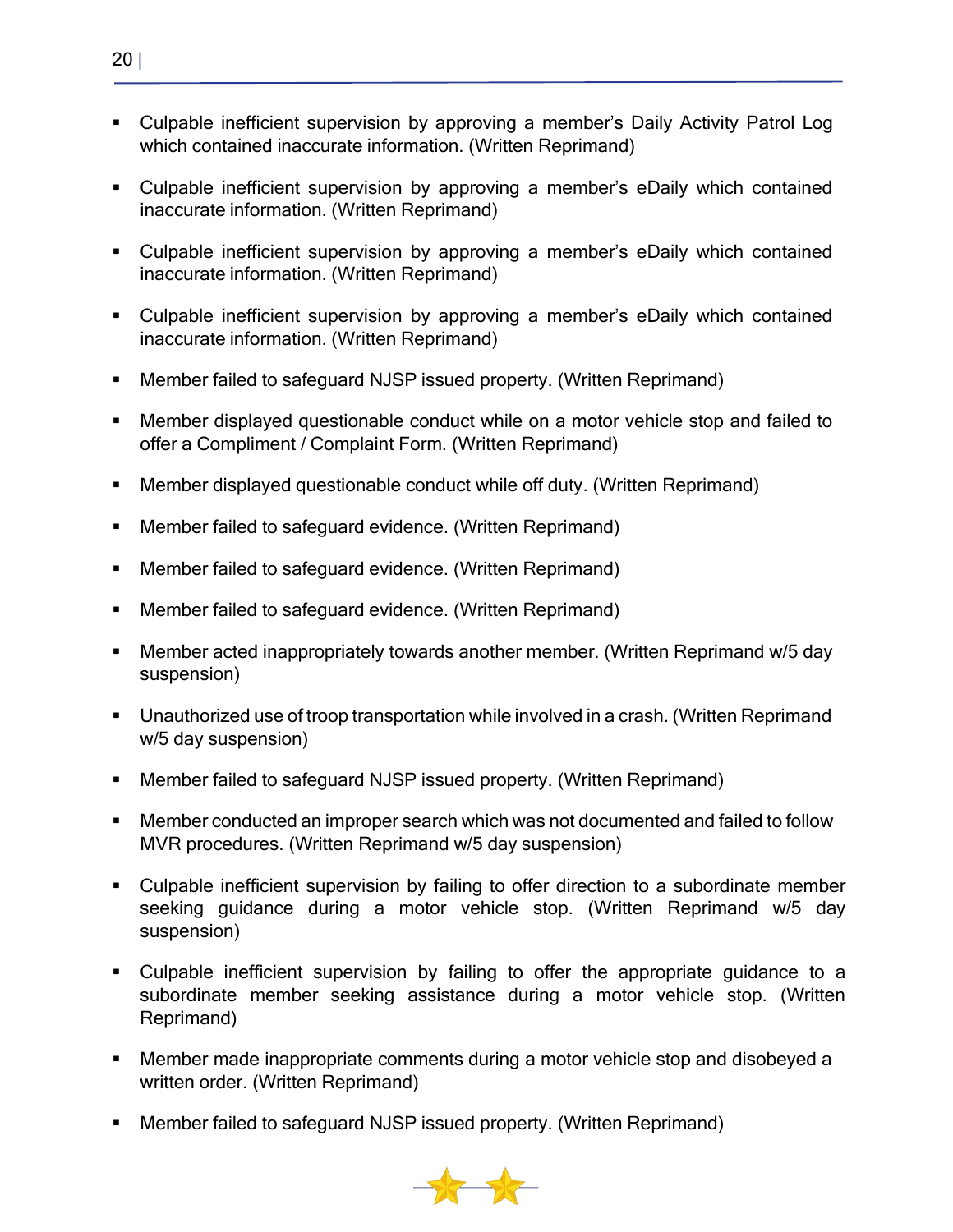- Member acted inappropriately toward a motorist. (Written Reprimand)
- Member participated in an unjustified motor vehicle stop and failed to contact the ODU regarding the stop. (Written Reprimand w/5 day suspension)
- Member failed to safeguard an off duty weapon. (Written Reprimand w/5 day suspension)
- Member displayed questionable conduct off duty after the consumption of alcohol. (Written Reprimand w/5 day suspension)
- Member improperly handled a firearm resulting in an accidental discharge and failed to immediately report the incident. (Written Reprimand)
- Member failed to safeguard NJSP issued property. (Written Reprimand)
- **Member acted inappropriately while assisting at the scene of a motor vehicle crash.** (Written Reprimand)
- Member failed to notify the Division of improper conduct of a member within their command. (Written Reprimand)
- Member violated a written order and failed to notify the Division of information to which the Division would take cognizance. (Written Reprimand)
- Member failed to safeguard NJSP identification card. (Written Reprimand)
- Member created an inappropriate social media post. (Written Reprimand)
- Member failed to safeguard NJSP identification cards and billfold. (Written Reprimand)

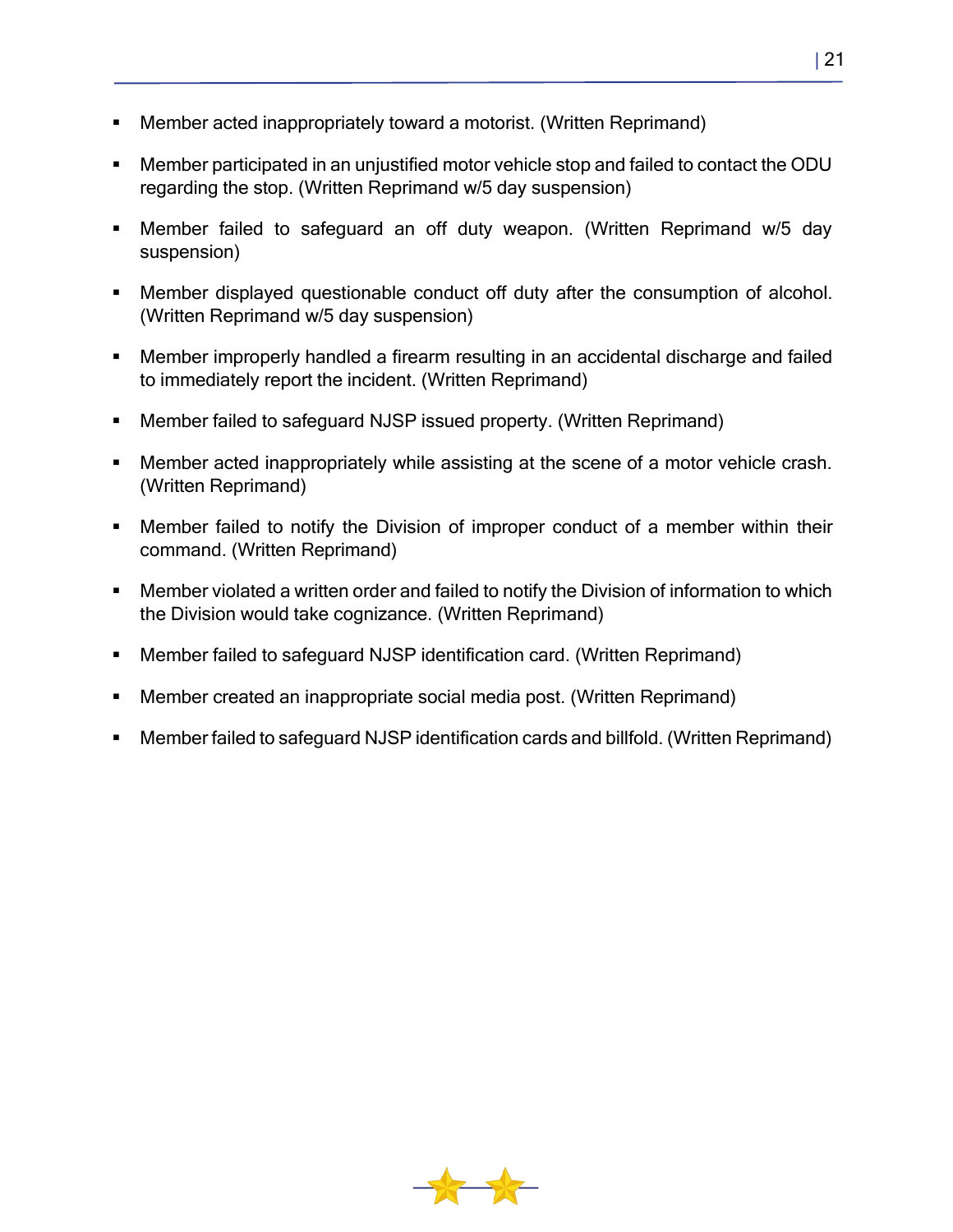| Actions Taken for Cases by Category in Year 2018 |                                                    |                                                                                  |                              |                              |
|--------------------------------------------------|----------------------------------------------------|----------------------------------------------------------------------------------|------------------------------|------------------------------|
| <b>Complaint Classification</b>                  | Counseling/<br>Performance<br><b>Notice Issued</b> | <b>Minor Discipline/</b><br><b>Including Written</b><br><b>Reprimands Issued</b> | Summary<br><b>Discipline</b> | General<br><b>Discipline</b> |
| <b>Improper Search</b>                           | 0                                                  |                                                                                  | 0                            | 0                            |
| <b>Theft</b>                                     | 0                                                  | 0                                                                                | 0                            | 3                            |
| <b>Assault</b>                                   | 0                                                  | 0                                                                                | 0                            | 0                            |
| <b>Excessive Force</b>                           | 0                                                  | 0                                                                                | 0                            | $\overline{0}$               |
| <b>Differential Treatment</b>                    | 0                                                  |                                                                                  |                              |                              |
| <b>Other Harassment</b>                          | 0                                                  | 0                                                                                | 0                            | 0                            |
| <b>Domestic Violence</b>                         | 0                                                  | 0                                                                                | 0                            | 3                            |
| <b>Drug Violation</b>                            | 0                                                  | 0                                                                                | 0                            |                              |
| <b>Alcohol Violation</b>                         | 0                                                  | $\overline{2}$                                                                   | 0                            | 5                            |
| <b>False Arrest</b>                              | 0                                                  | 0                                                                                | 0                            | 0                            |
| Failure to perform duty                          | 19                                                 | 21                                                                               | 0                            | $\overline{2}$               |
| <b>Driving violation</b>                         | 4                                                  | 4                                                                                | 0                            |                              |
| <b>Attitude and Demeanor</b>                     | 7                                                  | 3                                                                                | 0                            | 0                            |
| <b>Admin. Violation</b>                          | 73                                                 | 26                                                                               | $\overline{2}$               | 4                            |
| <b>Other</b>                                     | 23                                                 | 27                                                                               | 3                            | 4                            |
| <b>Totals</b>                                    | 126                                                | 85                                                                               | 6                            | 24                           |

# <span id="page-27-0"></span>Summary of Completed Cases Resulting in Discipline Reporting Period: January 1, 2018 through December 31, 2018

\*NOTE: This chart contains all disciplinary actions imposed in misconduct cases completed during the calendar year, regardless of the year the case was initiated.

In some cases, a reportable incident may contain multiple allegations and principals. In cases with multiple substantiated allegations, the resulting discipline against a member is listed next to the Complaint Classification category considered the most severe.

# <span id="page-27-1"></span>Prosecution for False Citizen Complaints

As can be seen from this report, the Division of State Police takes citizen complaints seriously and fully investigates them. However, if a complaint is found to be fabricated and maliciously pursued, the complainant may be subject to criminal prosecution. During 2018, two (2) complainants were criminally charged for filing false complaints against Division members.

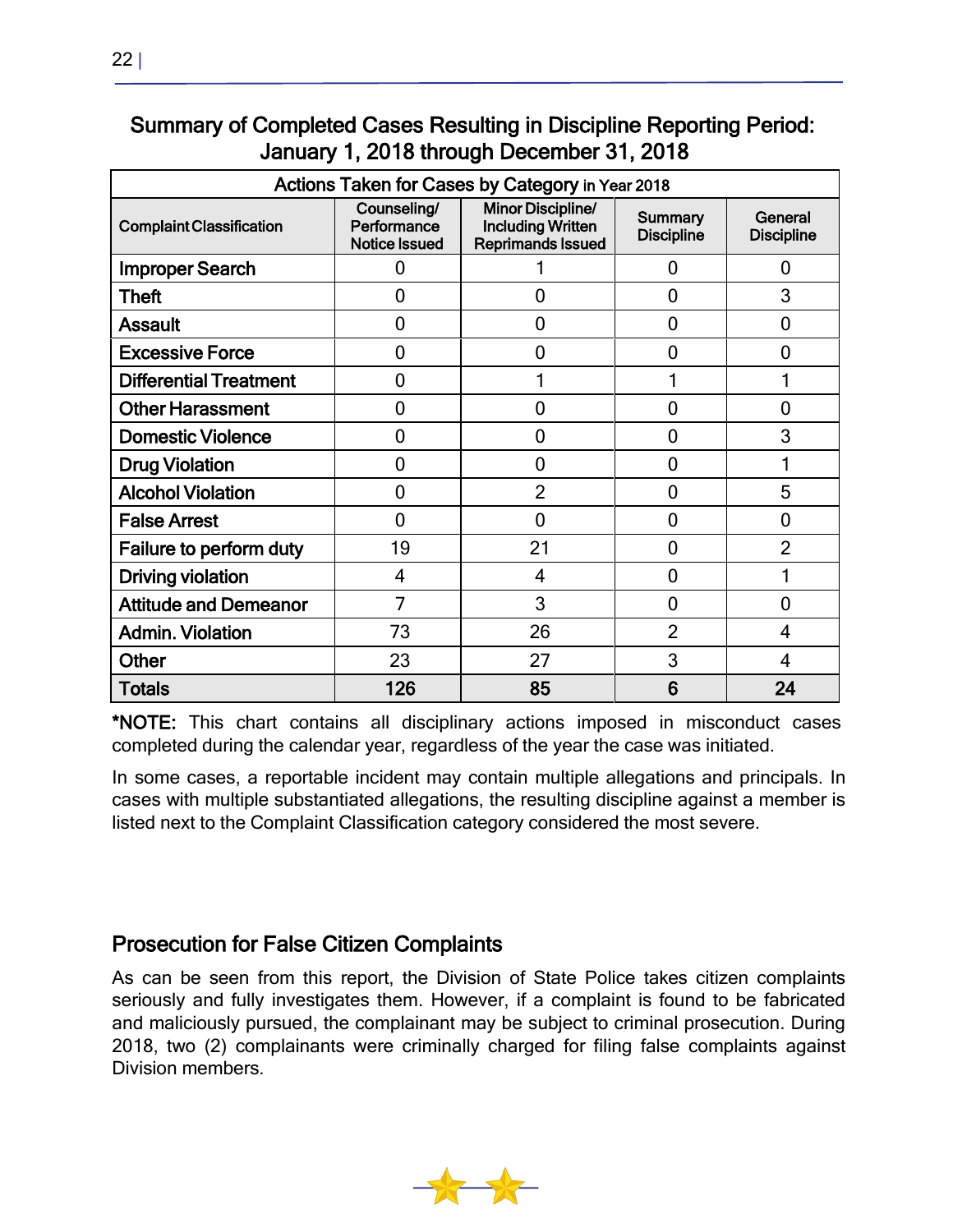#### <span id="page-28-0"></span>**Compliments**

In addition to monitoring troopers' conduct to ensure conformance to the highest standards, the Division of State Police also accepts and appreciates all compliments submitted by the public regarding troopers' conduct. During 2018, the Division received one thousand forty-nine (1,049) citizen compliments regarding actions by enlisted members. These citizen compliments were received in one of the following manners: citizen generated letters of appreciation, the New Jersey State Police Citizen Compliment/Complaint Form, the Office of Professional Standards Toll-free Compliment/Complaint Hotline, and e-mails.

#### <span id="page-28-1"></span>Report Note

The intake and disposition of complaints is an ongoing process. During internal investigations, cases may be reclassified as a result of information obtained during the investigatory process. During the year, the Division consistently shares case data with the Office of Law Enforcement Professional Standards within the Office of the Attorney General. Due to the fluid nature of internal investigations and the directions taken during internal investigations, slight numerical differences may exist if compared historically.

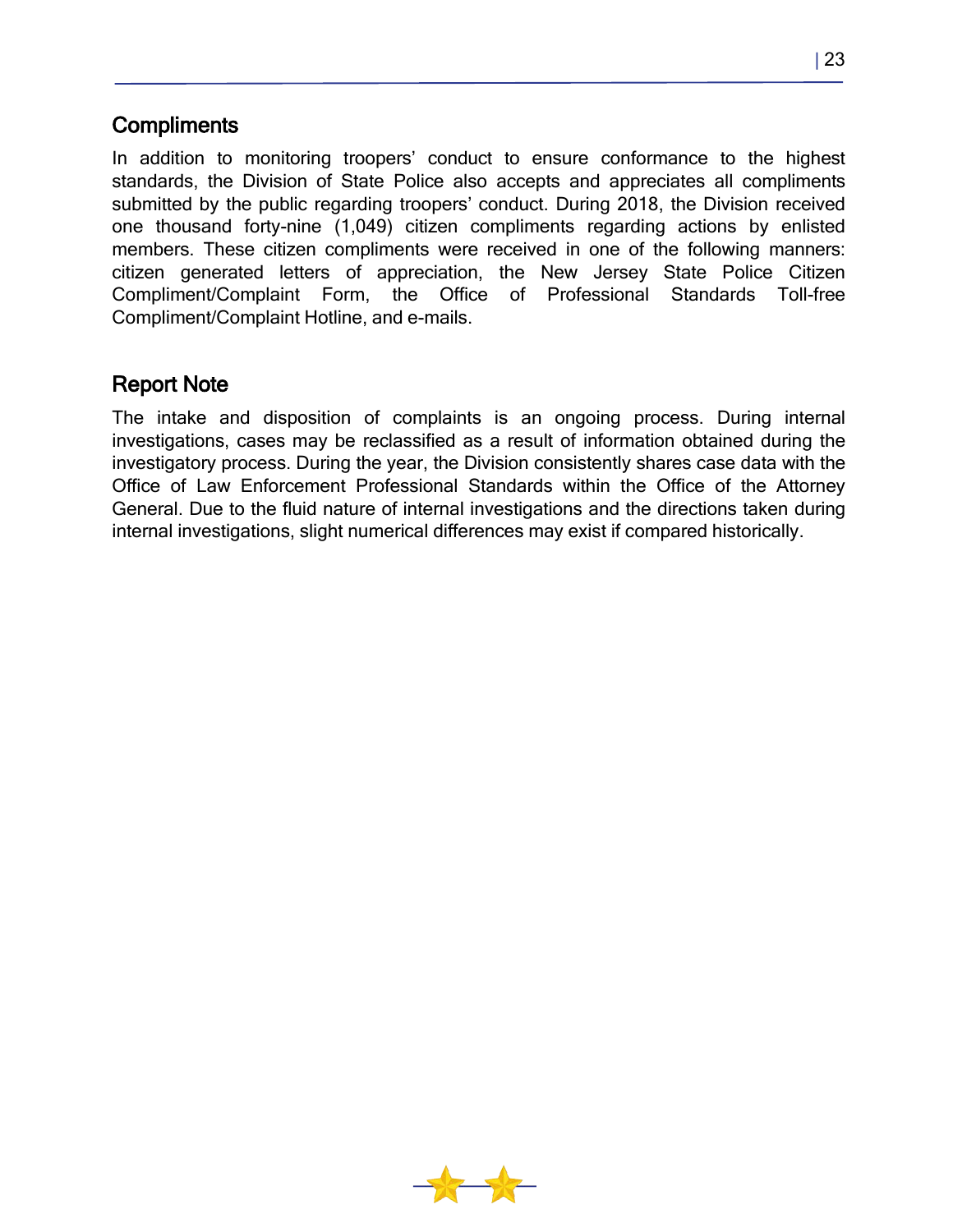<span id="page-29-0"></span>

Hopefully this report has provided you with a unique understanding and appreciation for the dedication and commitment exhibited by the personnel assigned to the Office of Professional Standards. The men and women of the office are charged with protecting the professional integrity of the Division of State Police by fully, fairly and expeditiously investigating complaints of misconduct. The mission of the Office of Professional Standards is to deliver a professional and transparent internal affairs process that maintains the integrity of Division while ensuring the trust and confidence of public. The citizens of this state justifiably expect members of the State Police act with integrity, professionalism, reliability and trustworthiness. In order for members to sustain such regard, troopers must uphold our core values of Honor, Duty and Fidelity as well as remain ever vigilant to their sworn oath as law enforcement officers.

The Division of State Police relies upon the trust and partnerships it enjoys with the communities we serve. As Colonel Callahan mentioned in the beginning of this report, the State Police must maintain a strict adherence to a highly professional and transparent internal affairs function to foster this public trust. This allegiance will present unique challenges that require constant and consistent diligence and attentiveness. As a proud member of the Office of Professional Standards, I pledge our commitment to meeting these challenges and to guard the high standards of conduct that the citizens of this state expect and deserve from our troopers.

Warren /c

Major Wayne Korté Commanding Officer Office of Professional Standards